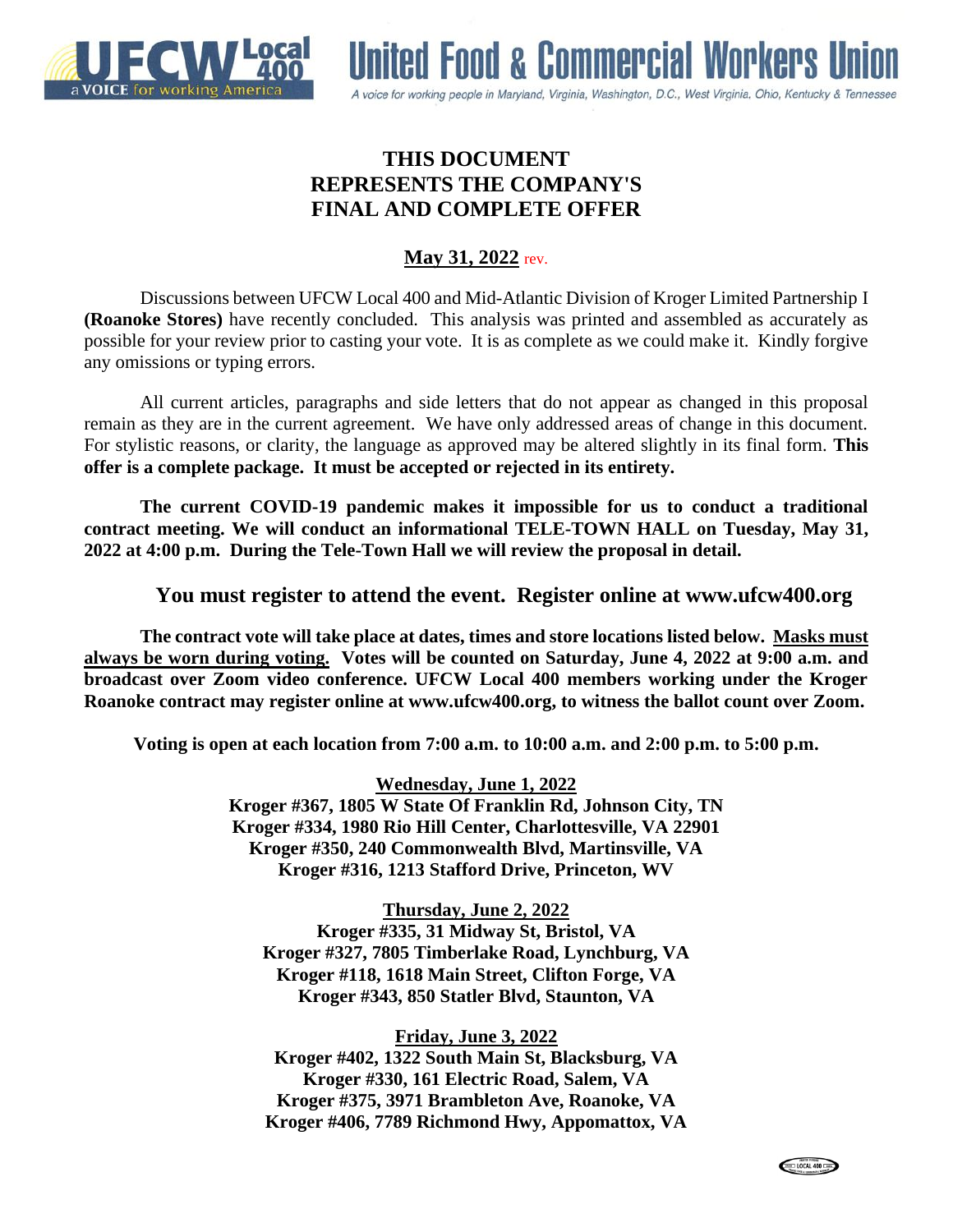## **PROPOSED CHANGES IN THE AGREEMENT BETWEEN UNITED FOOD AND COMMERCIAL WORKERS LOCAL 400 AND MID-ATLANTIC DIVISION OF KROGER LIMITED PARTNERSHIP I (ROANOKE STORES)**

## **1. ARTICLE 5 – SHOP CONDITION Modify the language in Sect. 5.1 as follows:**

5.1 The Employer reserves the right to secure new employees from any source whatsoever. During the first forty-five (45) **calendar** days of employment for a full-time employee and ninety (90) **calendar** days for a part-time employee, a new employee shall be on a trial basis and may be discharged at the discretion of the Employer.

## **2. ARTICLE 5 – SHOP CONDITION Modify the language in Sect. 5.7 as follows:**

5.7 Once each period, the Employer will notify the Union in electronic format (preferably EXCEL) of all employees hired, reinstated or transferred into this bargaining unit within the previous period showing name, home address, store, social security number, employee work number, and job classification. Once each period, the Employer will provide the Union a list **of changes from Courtesy Clerk to Part-time Clerk and also a list** of employees who have been terminated.

## **3. ARTICLE 7 – DISPUTE PROCEDURE Modify the language in Sect. 7.2 as follows:**

7.2 In the event a grievance is processed to arbitration, the **charging part**y**ies** shall request from the Federal Mediation and Conciliation Service a panel of seven (7) arbitrators from which an arbitrator shall be chosen by the alternate striking of names. The parties agree to support this process occurring in a reasonable time frame. The decision of the arbitrator shall be binding on both parties and expenses of the arbitrator shall be paid jointly.

## **4. ARTICLE 12 – WAGES Modify the language in Sect. 12.2 as follows:**

12.2 Kroger in consultation with the Union may change the starting or top rate steps of the wage scale at a location(s), provided:

a) All current employees at the location who are below the new rate are increased to the new rate **with no reset of their DNI**.

**i.** If the minimum wage is raised above starting step, employees will receive the increase **with no reset of their DNI**.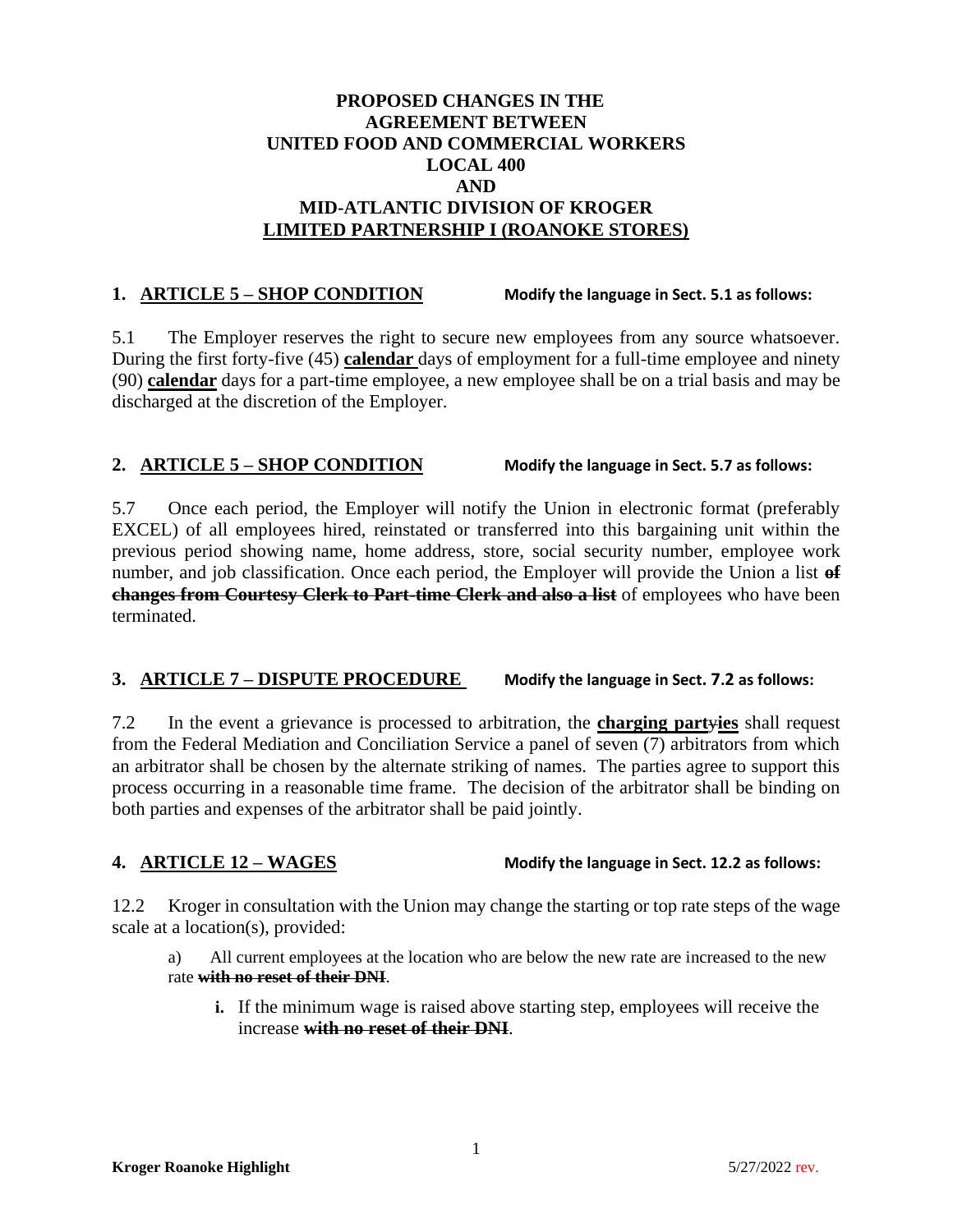## **5. ARTICLE 14 – WORKING CONDITIONS Modify the language in Sect. 14.1(1) as follows:**

14.1(1). The hours for each employee shall be scheduled by the Employer. A work schedule for the succeeding week for full-time employees and part-time employees who work regularly will be posted in each store in ink or some such permanent fashion, and that the employee's name on the schedule shall reasonably identify the individual. The schedule is to be posted by 12:00 noon on Friday of the prior week. The schedule for full-time employees shall not be changed during the workweek except in case of employee's absence or emergency beyond the control of the Employer. The schedule for part-time employees may be changed by notification to the employee **the day** prior to **employee reporting for** their scheduled work time. The Shop Steward has the right to make a copy of the schedule.

## **6. ARTICLE 14 – WORKING CONDITIONS Modify the language in Sect. 14.5 as follows:**

14.5 All work in excess of eight **and one-half** (8**.5**) hours per day shall be paid for at time and one-half (1-1/2) except where forty (40) hours in a week for a night stocker is scheduled in four (4) days, time and one-half (1-1/2) shall be paid for all work in excess of ten (10) hours per day. Day shall mean a workday or shift and will not necessarily mean a calendar day.

## **7. ARTICLE 14 – WORKING CONDITIONS Modify the language in Sect. 14.6 as follows:**

14.6 In the Meat Department and all other employees hired after October 31, 2005, all work in excess of eight **and one-half** (8**.5**) hours per day except one (1) day per week in excess of ten (10) hours per day shall be paid for at time and one-half (1-1/2).

## **8. ARTICLE 14 – WORKING CONDITIONS Modify the language in Sect. 14.12 as follows:**

14.12 Employees will be provided information regarding the Mid-Atlantic Area dress standards, and each employee will be required to adhere to these dress standards. Employees will be provided **Kroger** uniforms, **(three (3) for full-time employees, two (2) for part-time employees),** Kroger issued accessory items, and name badges. These**Any required** uniforms will be replaced as necessary provided the employee turns in the worn uniform for a new uniform. Outerwear will be furnished in each store for carryout employees **performing outside duties** and they shall not be taken off the store premises.

## **9. ARTICLE 14 – WORKING CONDITIONS Modify the language in Sect. 14.21 as follows:**

14.21 **Effective June 19, 2022,** A**a** night premium of one dollar **and sixty cents** (\$1.00**60**) per hour shall be paid for night work performed between 10:00 p.m. and 6:00 a.m., except for grocery night stock clerks. This is separate from and in addition to the employee's straight time hourly rate. When a clerk is scheduled to work fifty percent (50%) or more of the scheduled work shift between 10:00 p.m. and 6:00 a.m., the employee will receive the night premium for the entire shift. **Effective January 31, 2021 this premium shall be increased to one dollar and twenty-five cents (\$1.25) per hour. Effective February 5, 2023, this premium shall be increased to two dollars (\$2.00) per hour.**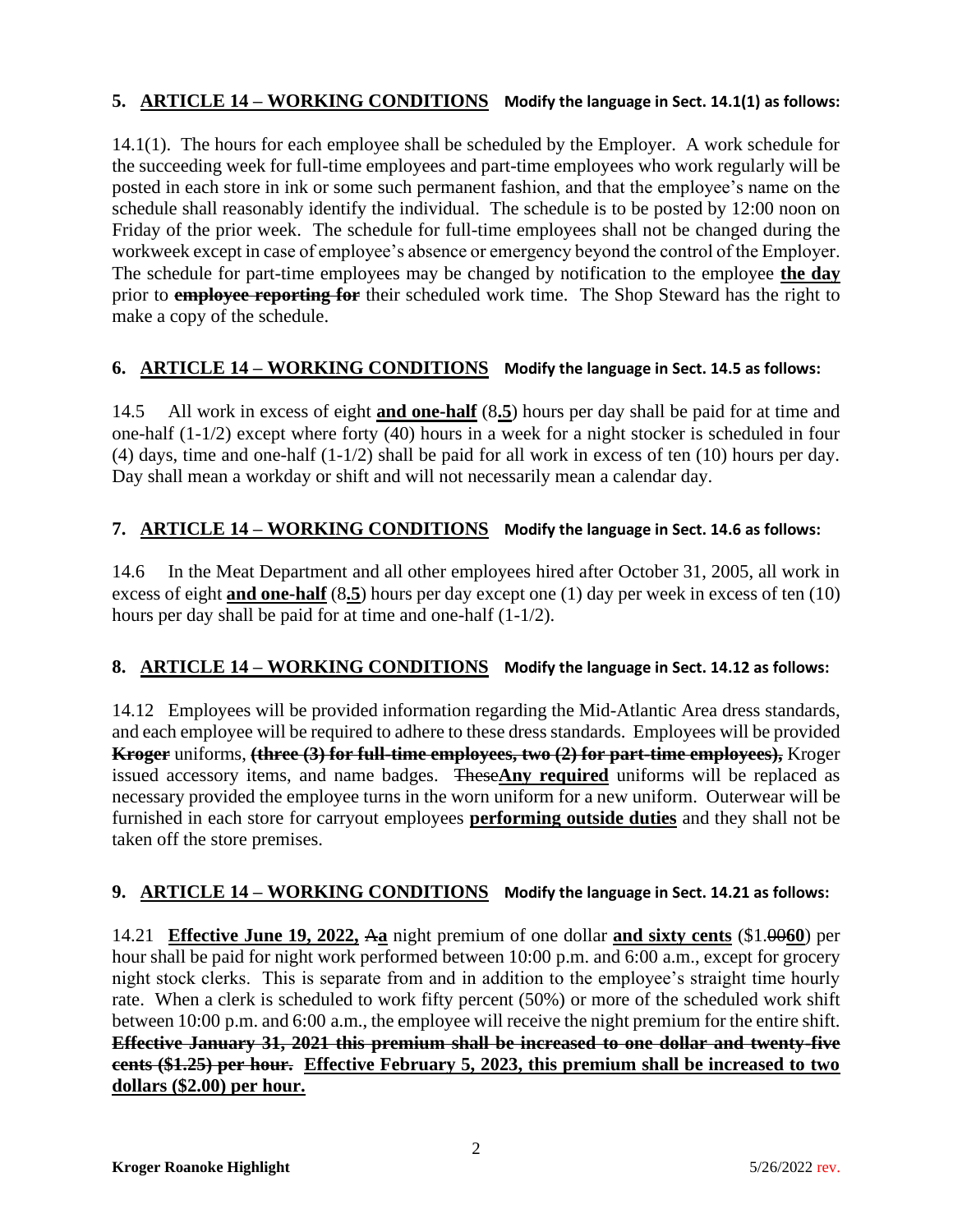## **10. ARTICLE 14 – WORKING CONDITIONS Modify the language in Sect. 14.22 as follows:**

14.22 In the Meat Department, **effective June 19, 2022,** a night premium of one dollar **and sixty cents** (\$1.00**60**) per hour shall be paid for work performed by full-time employees between 10:00 p.m. and 6:00 a.m. on a night shift, such shift not to begin before 10:00 p.m. (except that a night shift may be started at 9:00 p.m. or after on Sunday and holiday nights and the time and onehalf  $(1-1/2)$  will not apply). When a night shift employee is scheduled to work fifty percent (50%) or more of the employee's scheduled work shift between 10:00 p.m. and 6:00 a.m., the employee will receive the night shift premium for the employee's entire shift. **Effective January 31, 2021 this premium shall be increased to one dollar and twenty-five cents (\$1.25). Effective February 5, 2023, this premium shall be increased to two dollars (\$2.00) per hour.**

**11. ARTICLE 15 – HOLIDAYS Modify the language in Sect. 15.7 as follows:**

15.7 Employees hired after April 1, 1995 will receive four (4) personal holidays in lieu of New Year's, Fourth of July, Thanksgiving and Christmas. These are the only holidays these employees will be eligible for and this eligibility is dependent upon the employee completing twelve (12) consecutive months of employment. Each holiday will be paid at the rate of four (4) hours pay. Other holiday provisions will not apply to employees hired after April 1, 1995. **Effective January 1, 2023, part-time employees with five (5) or more years of service will receive one (1) additional personal holiday paid at the rate of four (4) hours pay.**

Effective January 1, 1990, such employees who become full-time and have two (2) years of service shall be eligible for holidays as in Article 15.3 and Article 15.4.

**12. ARTICLE 15 – HOLIDAYS Modify the language in Sect. 15.8 as follows:**

15.8 Effective January 1, 2017, all full-time employees will receive one (1) personal holiday and each January 1 thereafter. **Effective January 1, 2023, full-time employees with five (5) or more years of service will receive a second personal holiday.**

**13. ARTICLE 17 – VACATION Modify the language in Sect. 17.2 as follows:**

17.2 Employees hired on or before October 31, 2005, shall earn vacation as follows:

- 1 week after 1 year of continuous service
- 2 weeks after 3 years of continuous service
- 3 weeks after 7 years of continuous service
- 4 weeks after 13 years of continuous service
- 5 weeks after 18 years of continuous service

Employees hired after October 31, 2005, shall earn vacation as follows:

1 week after 1 year of continuous service

2 weeks after 3 years of continuous service

3 weeks after **8 7** years of continuous service

4 weeks after 18 years of continuous service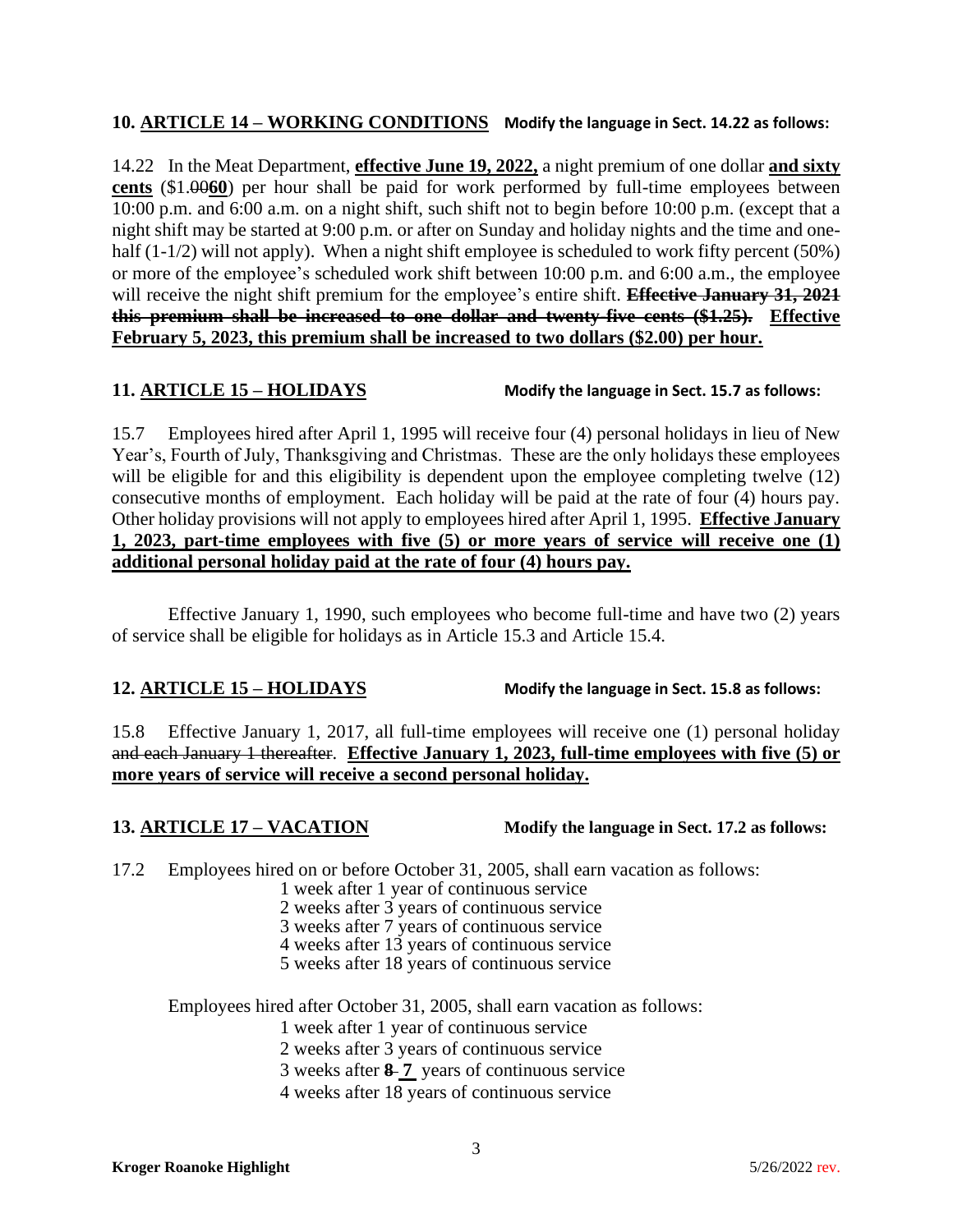**14. ARTICLE 20 – GENERAL Delete the language in Sect. 20.4 as follows:**

**20.4 The use of personal pronouns of the male gender herein is for the grammatical purpose only and that all Articles and Sections apply equally to persons of either gender.**

# **15. ARTICLE 21 – UNION COOPERATION Add new Sect. 21.6 as follows:**

**21.6 The Employer and the Union, desiring to foster better day-to-day communications, and to achieve and maintain a mutually beneficial relationship through the use of a continuing communication program to effectively maintain stable labor-management relations and avoid controversies, do herby establish a Joint Labor Management Committee (JLM Committee).** 

**The purpose of the JLM Committee is to discuss, explore and study problems and suggestions referred to it by the parties to this Agreement. The JLM Committee, by mutual agreement, shall be authorized to make recommendations on those problems and suggestions that have been discussed, explored and studied.** 

**In order to have frank and open discussions, the JLM Committee shall have no authority to change, delete or modify any of the terms of the existing Collective Bargaining Agreements (CBAs), nor to settle grievances arising under the CBA. Committee discussions shall not be publicized except for those recommendations that have been mutually agreed upon.**

**The JLM Committee shall be composed of six (6) members, three (3) representing the Union and three (3) representing the Employer. The Union Committee shall include the President of the Local Union or their designee, and two (2) members appointed by the Union. The Employer Committee shall include the Employer's Human Resource Manager or their designee, and two (2) other Management Representatives appointed by the Employer. By mutual agreement, a representative of the Federal Mediation and Conciliation Service may be invited to attend and participate in JLM Committee meetings.**

# **16. ARTICLE 23 – SALESMAN STOCKING Modify the language in Sect. 23.1 as follows:**

23.1 Representatives of vendors shall stock only the following products in the stores of the Employer: Bottled beverages, Cookies, crackers and snacks, Rack Jobbers such as house wares, toys, phonograph records, Soft goods, pet supplies, magazines, books, stationery, Hair care, party food and Bakery products.

**The Employer also reserves the right to fill open shifts within the center store, which includes Grocery, Dairy, Frozen, Drug GM and E-Commerce with a third party resulting from verified call ins. In cases where the call-in hours cannot be immediately replaced, the**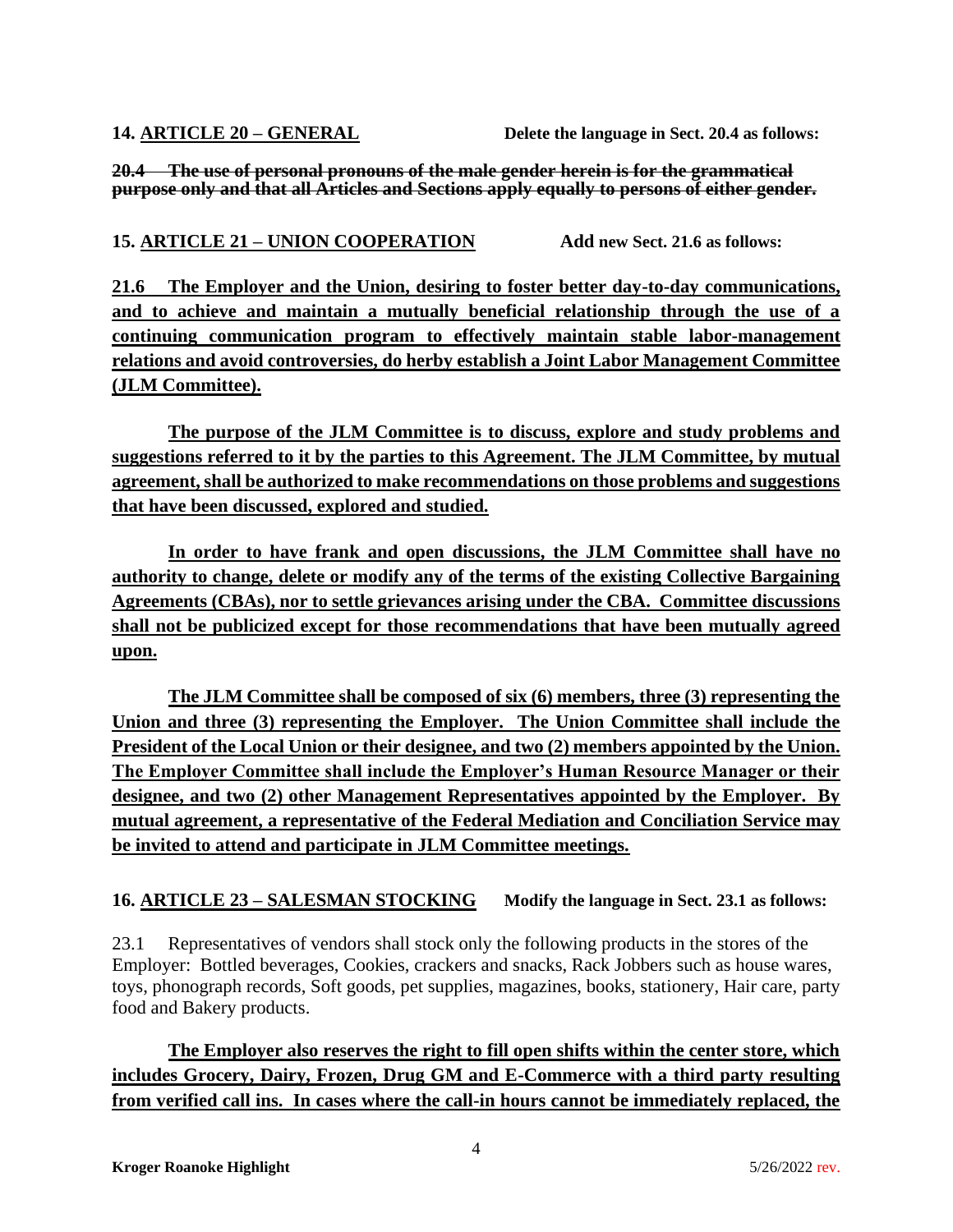**Employer reserves the right to add the number of hours in the center store that equal the number of call-in hours from the previous week. When the Employer uses a third party to replace verified center store call ins, they will provide to the Union upon request, documentation of the verified call ins.**

**In stores with distinct Drug/GM Departments, the Employer may utilize any vendor store assistance on Drug/GM merchandise products, which are available to the trade, after notification to the Union.** 

**It is further understood that the use of vendor assistance working in preparation of and assistance during seasonal changeovers and outdoor selling is permitted, after notification to the Union (as referenced in Article 23.4).**

# **17. ARTICLE 25 – PENSION CLERKS Modify the language in Sect. 25.2** as follows:

25.3 Kroger agrees to provide to the Board of Trustees of the Fund or its designee all information needed in connection with the administration of the Fund, including but not limited to all hours worked, paid, or for which employees are entitled to payment, and total compensation, with respect to all bargaining unit employees. In order to ensure that all employees entitled to participate in the Fund are appropriately reflected in the records of the Fund, Kroger further agrees to the examination of its payroll records by the Board of Trustees of the Fund or its designee.

# **The UFCW/Kroger MOU was extended by agreement between Kroger and UFCW Local #400 through January 1, 2025.**

**18. ARTICLE 26 – MEAT CLERKS Replace the language in Sect. 26.2 as follows:**

**26.2** The Employer and the Union entered into a Memorandum of Understanding effective July 1, 2020 (the "Pension MOU"), the terms of which are incorporated herein by reference in its entirety. The Pension MOU establishes all of the obligations of the Employer as they relate to the provision of defined benefit retirement benefits under this Article 26 provided to eligible employees under this Agreement. Among other things, the Pension MOU provides that, subject to the terms and conditions contained in the Pension MOU, the Employer will cease to have any obligation to contribute to the UFCW International Union - Industry Pension Fund (the "National Fund") for any periods of employment after June 30, 2020. Beginning July 1, 2020, employees in the bargaining unit covered by this Agreement will participate in, and receive retirement benefits through, the UFCW International Union – Industry Variable Annuity Pension Plan (the "VAPP"), and the Company shall be obligated to contribute to the VAPP, in accordance with, and subject to, the terms and conditions of the Pension MOU. The employees' participation in the VAPP shall be subject to the eligibility, vesting and other terms and conditions of the VAPP's governing documents and the Pension MOU.

# **For eligible employees covered by the United Food and Commercial Workers International Union-Industry Variable Annuity Pension Plan (VAPP):**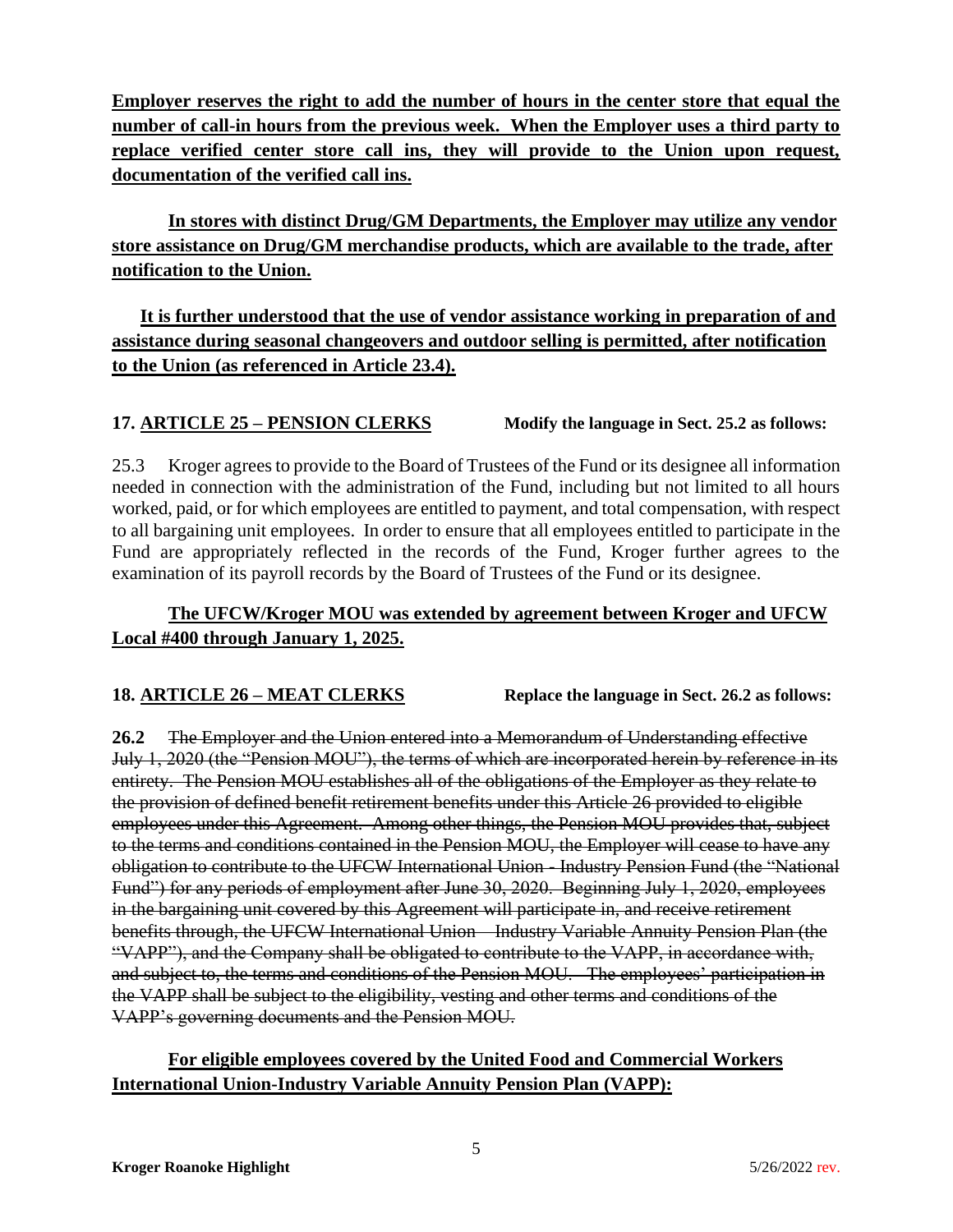**Kroger Mid-Atlantic Division ("Kroger") and Local 400 of the United Food and Commercial Workers International Union entered into a Memorandum of Understanding dated June 30, 2020 (the "Pension MOU"), the terms of which are incorporated herein by reference. The Pension MOU establishes all of the terms and conditions of employment as they relate to the provision of retirement benefits provided to employees under this CBA. Among other things, the Pension MOU provides that Kroger ceased to have any obligation to contribute to the UFCW International Union - Industry Pension Fund ('National Fund") as of June 30, 2020, and completely withdrew from the National Fund as of that date. Beginning July 1, 2020, retirement benefits for employees covered by this CBA will be provided through the UFCW International Union - Industry Variable Annuity Pension Plan ("VAPP") and Kroger shall be obligated to make contributions to the VAPP in accordance with the terms and conditions of the Pension MOU.** 

**Employees in the bargaining unit covered by this CBA shall participate in the VAPP in accordance with the terms of the Pension MOU and subject to the eligibility, vesting and other requirements and in accordance with the plan of benefits of the VAPP.**

**Kroger agrees to be bound by the Agreement and Declaration of Trust of the VAPP and to provide to the Board of Trustees of the VAPP or its designee all information with respect to bargaining unit employees that is needed in connection with the administration of the VAPP, including but not limited to all hours or months worked, paid, or for which employees are entitled to payment. In order to ensure that all bargaining unit employees entitled to participate in the VAPP are appropriately reflected in the records of the VAPP, Kroger further agrees to the examination of its payroll records by the Board of Trustees of the VAPP or its designee.**

# **19. ARTICLE 27 – HEALTH BENEFITS**

The following terms and provisions will be in effect for Article 27, Health Benefits under the United Food and Commercial Workers Union Local 400 and Employers Health and Welfare Fund ("Fund" or "Plan").

**The Employer and the Union expect, anticipate and understand that associates in the Kroger Roanoke Local 400 bargaining unit participating in the UFCW Local 400 Health and Welfare Fund will transfer to the Heartland Health and Wellness Fund at a later date to be determined, but no later than January 1, 2023. The Employer and the Union agree to take the necessary and reasonable steps to support this transfer by January 1, 2023. Once the transfer is effective the Employer shall contribute to the Heartland Health and Wellness Fund, continuing to use the pass-through method of funding. The Employer will adopt and agree to be bound by the terms and conditions of the Heartland Health and Wellness Fund's Trust Agreement. The Employer shall execute the normal form of Participation Agreement concerning participation under either health fund.**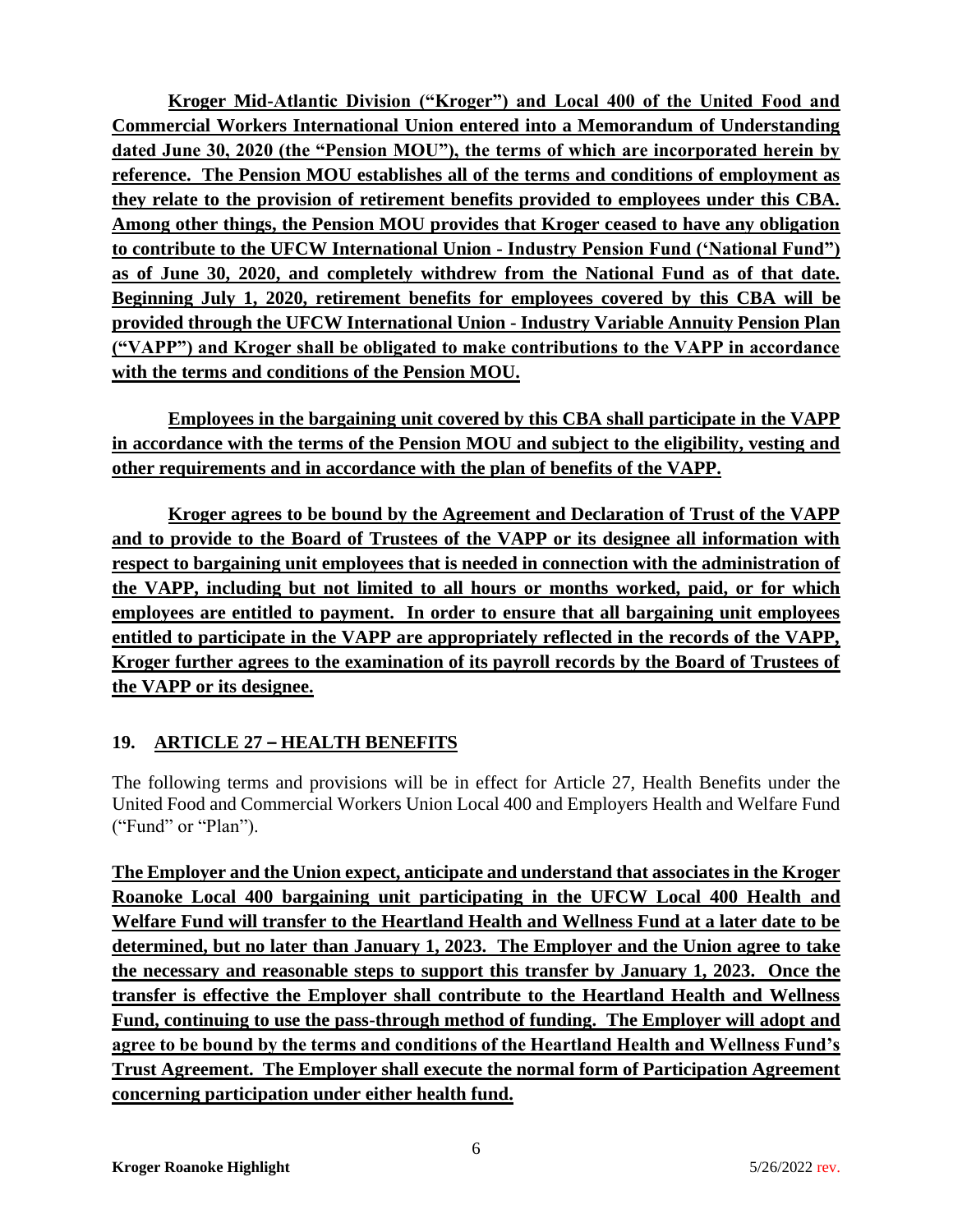27.3B Plan 2: All Plan 2 eligible participants will be offered coverage and may choose to enroll in Plans 2 or 3 during their enrollment period. Plan 2 eligible participants shall be defined as one of the following: Participants, regardless of hire date, who are paid an average of twenty-five (25) hours or more per week after five (5) years of participation in Plan 3, all of whom must meet their hours requirement during their twelve (12) month measurement period.

Effective on January 1, 2022, Plan 2 eligible participants shall be defined as one of the following: Participants, regardless of hire date, who are paid an average of twenty-eight (28) hours or more per week after five (5) years of participation in Plan 3, all of whom must meet their hours requirement during their twelve (12) month measurement period.

**Effective January 1, 2023, Plan 2 will be eliminated. Associates currently in Plan 2 will be given the choice to choose either Plan 1 or Plan 3. Associates choosing Plan 3 must qualify by Plan 1 rules to be eligible for Plan 1 in the future. Associates choosing Plan 1 must continue to adhere to Plan 1 in order to continue future coverage.**

27.6 Employee Contributions: Employee Contributions will be made by employees who are eligible and enrolled in coverage as follows:

| <b>EE Weekly</b>          | Plan 1  | Plan 2  | Plan 3  |
|---------------------------|---------|---------|---------|
| <b>Effective 1/1/2022</b> |         |         |         |
| <b>Employee Only</b>      | \$19.00 | \$14.00 | \$9.00  |
| Employee + Spouse         | \$54.12 | \$49.12 | \$44.12 |
| $Employee + Child (ren)$  | \$24.00 | \$19.00 | \$14.00 |
| Employee + Family         | \$59.12 | \$54.12 | \$49.12 |
| <b>Working Spouse Fee</b> | N/A     | N/A     | N/A     |

| <b>EE Weekly</b>          | Plan 1  | Plan 3  |
|---------------------------|---------|---------|
| <b>Effective 1/1/2023</b> |         |         |
| <b>Employee Only</b>      | \$20.00 | \$10.00 |
| Employee + Spouse         | \$56.00 | \$46.00 |
| $Employee + Child (ren)$  | \$27.00 | \$17.00 |
| $Employee + Family$       | \$62.00 | \$52.00 |
| <b>Working Spouse Fee</b> | N/A     | N/A     |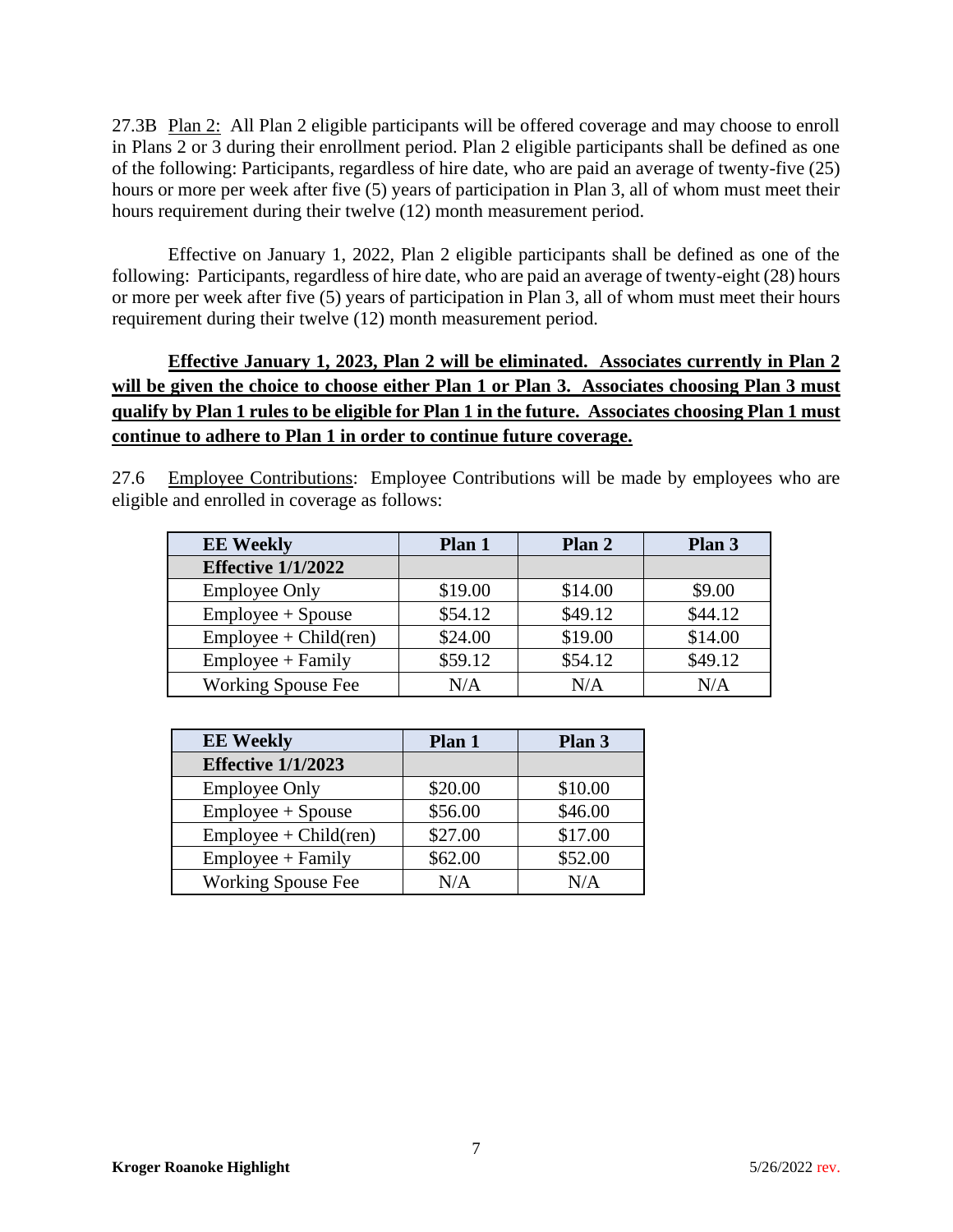| <b>EE Weekly Contributions</b> | Plan 1  | Plan 3  |
|--------------------------------|---------|---------|
| <b>Effective 1/1/2024</b>      |         |         |
| <b>Employee Only</b>           | \$21.00 | \$11.00 |
| $Employee + Spouse$            | \$59.00 | \$49.00 |
| $Employee + Child (ren)$       | \$29.00 | \$19.00 |
| $Employee + Family$            | \$65.00 | \$55.00 |
| <b>Working Spouse Fee</b>      | N/A     | N/A     |

| <b>EE Weekly Contributions</b> | Plan 1  | Plan 3  |
|--------------------------------|---------|---------|
| <b>Effective 1/1/2025</b>      |         |         |
| <b>Employee Only</b>           | \$22.00 | \$12.00 |
| Employee + Spouse              | \$62.00 | \$52.00 |
| $Employee + Child (ren)$       | \$31.00 | \$21.00 |
| $Employee + Family$            | \$68.00 | \$58.00 |
| <b>Working Spouse Fee</b>      | N/A     | N/A     |

**20. ARTICLE 28 – EXPIRATION: Modify the language in Sect. 28.1 as follows:**

28.1 This Agreement shall continue in effect from June **7 12**, **2020 2022** through June **11 7**, 2022 **2025,** and shall automatically be renewed from year to year thereafter unless either party serves notice in writing to the other party sixty (60) days prior to the expiration date or any anniversary date thereafter of a desire of termination of or changes in the Agreement.

## **21. SCHEDULE "A" - WAGE MISCELLANEOUS Add language as follows:**

**14. Manager on Duty (MOD): Performing MOD responsibilities by a member of the bargaining unit shall be on a voluntary basis. The employee shall be required to have completed a Manager on Duty (MOD) certification. Effective June 12, 2022, an employee so designated by management shall receive a premium of one dollar (\$1.00) per hour for hours worked in this capacity between 7 a.m. and 11 p.m. It is understood that management's incidental absence from the store will not constitute MOD assignments. The premium applies to clerks only, and Department Heads, Assistants, and Leads will receive their regular rate of pay for time assigned as MOD. It is also understood that any employee designated as an MOD cannot discipline any other employee for any reason.**

**15. The Company reserves the right and full discretion to hire new associates that demonstrate skill, ability and experience at either Step 2 or Step 3 of the current wage scale.**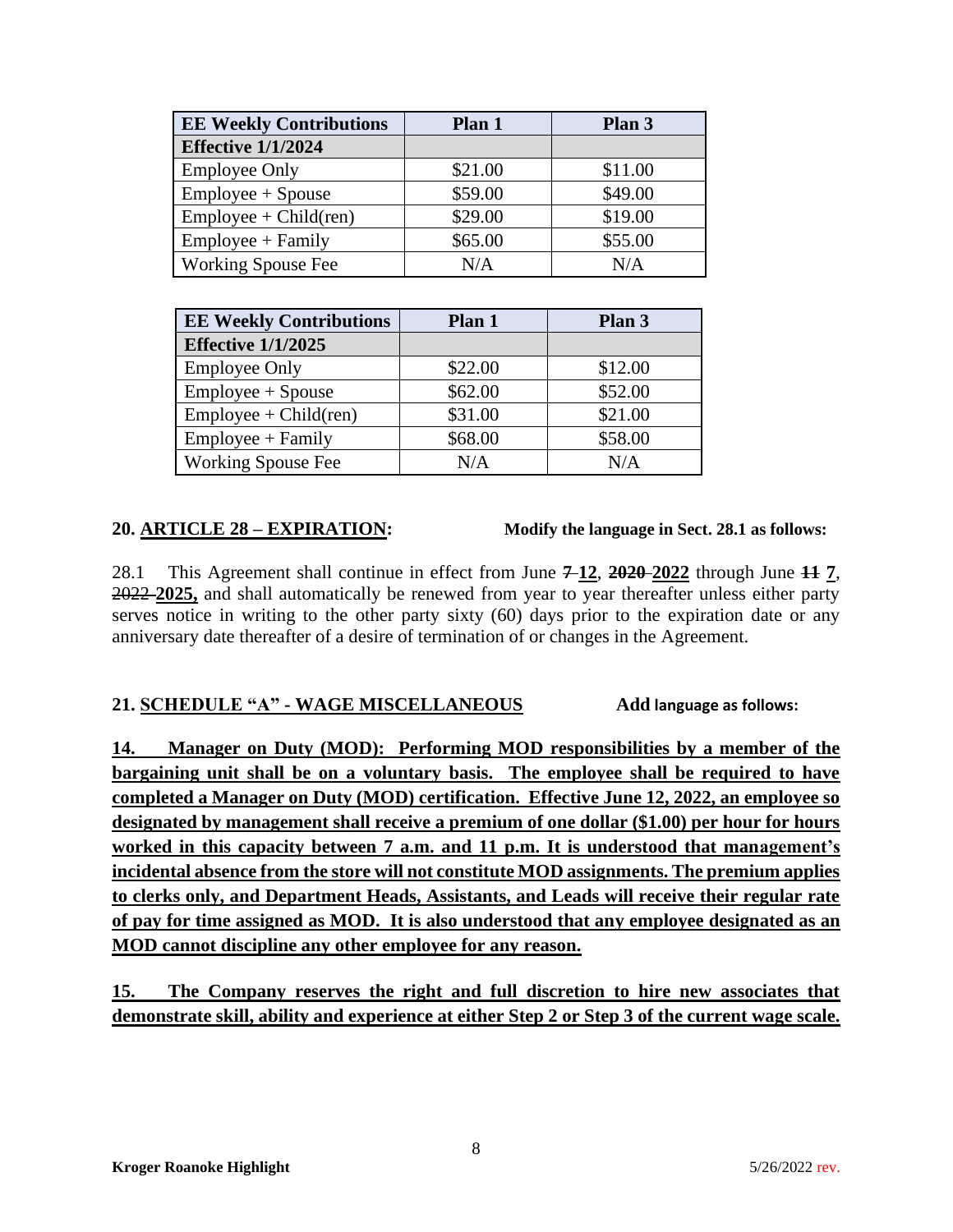**16. The Company agrees to add a Lead Cake Decorator at locations as determined by the Company and selection determined at the Companies discretion. The Company reserves the right to add, delete and modify Lead Cake Decorators based on the needs of the business. Lead Cake Decorators will receive a fifty-cent (\$.50) premium after completing the Companies certification process. Lead Cake Decorators will be scheduled one (1) night per week until 9:00 p.m.**

## **22. NEW LETTER OF UNDERSTANDING – ORIENTATION Add:**

**The Employer shall provide the designated Union official with the date, time, and location of all new employee orientations at store level in the Roanoke Collective Bargaining Agreement, at least forty-eight (48) hours in advance of each orientation meeting. The Union shall advise the Employer of whether or not they are attending and who from the Union will be participating. The Employer shall provide the Union's designee with a list of new employees who will be attending orientation including name(s) and department. The Union's designated representative(s) shall be introduced to new employees and allowed a period of time, not to exceed fifteen (15) minutes, to share Union information. The Employer shall be supplied a copy of any printed information provided to the employee by the Union.**

**It is understood and agreed that the Employer will not make any negative or disparaging reference regarding the Union during the Employer's interviewing, hiring, and orientation process. Conversely, the Union shall not defame the Employer or use any inflammatory statements contrary to the spirit of a cooperative labor relations environment during their member solicitation meeting. Should the Union be found utilizing disparaging comments in its presentation, the access as provided in this Article shall be withdrawn and suspended until resolved by the grievance process.**

**Letters of Understanding – the Employer agrees to meet with the Union to review all Letters of Understanding and make necessary changes to make them current.**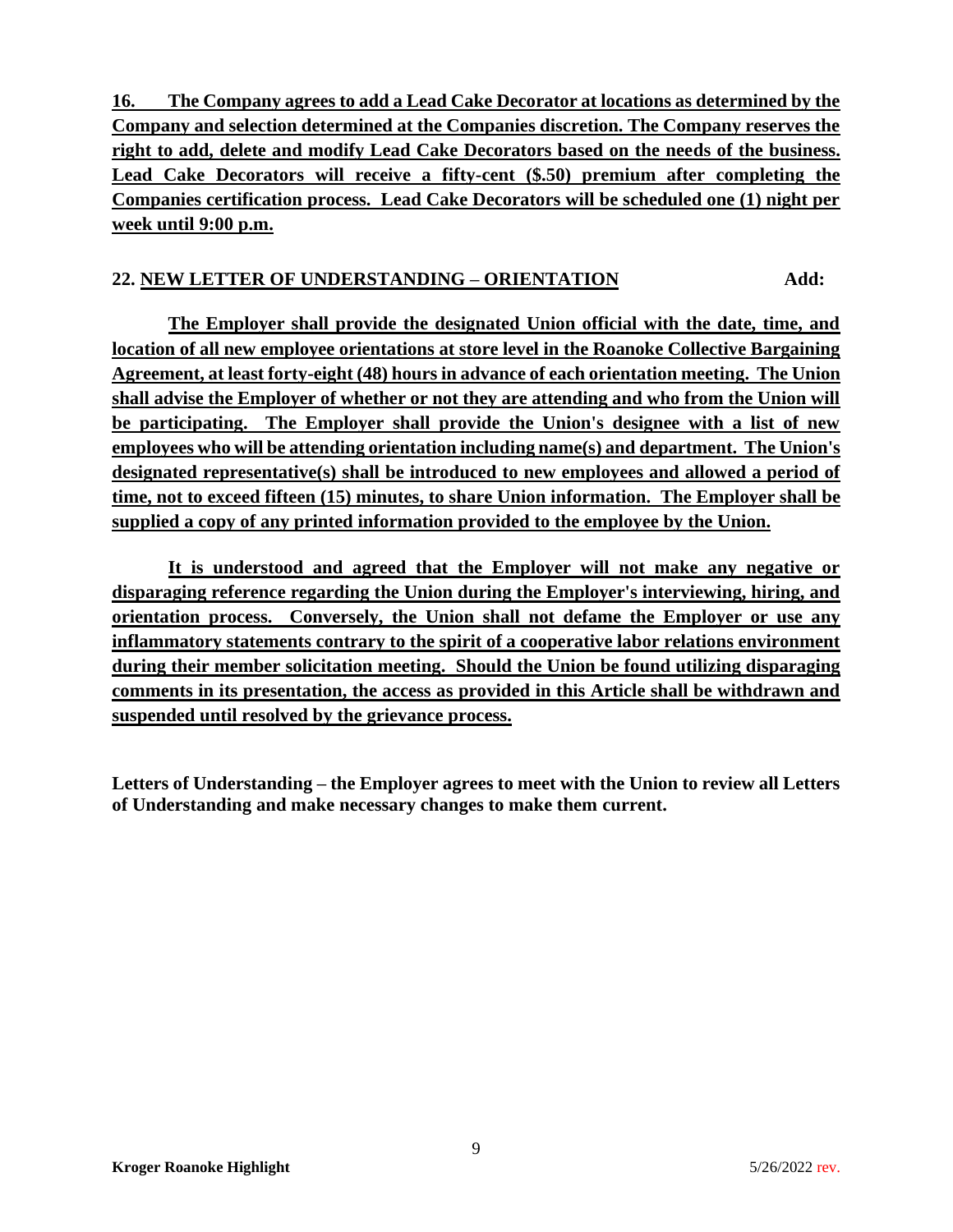# **KROGER ROANOKE WAGE CHARTS**

|                                                                       | <b>Department Head Back-up</b>     |                  |                                        | <b>Lead Clerk Premium</b>                                             |                  |        |
|-----------------------------------------------------------------------|------------------------------------|------------------|----------------------------------------|-----------------------------------------------------------------------|------------------|--------|
| <b>No Sales Requirement</b><br>Current                                |                                    | Hourly<br>\$1.20 | <b>No Sales Requirement</b><br>Current |                                                                       | Hourly<br>\$0.75 |        |
|                                                                       |                                    |                  | Effective 6/19/22                      |                                                                       | \$1.00           |        |
|                                                                       |                                    |                  |                                        |                                                                       |                  |        |
|                                                                       | Dept. Head Back-up Classifications |                  |                                        | <b>Lead Clerk Classifications</b>                                     |                  |        |
| Deli Back-Up                                                          |                                    |                  | <b>Cheese Shop Lead</b>                |                                                                       |                  |        |
| Drug/GM Back-Up                                                       |                                    |                  | <b>E-Commerce Lead</b>                 |                                                                       |                  |        |
| Front End Back-Up                                                     |                                    |                  | <b>Floral Lead</b>                     |                                                                       |                  |        |
| <b>Grocery Back-Up</b>                                                |                                    |                  | Frozen Food Lead                       |                                                                       |                  |        |
| <b>Meat Back-Up</b>                                                   |                                    |                  | <b>Fuel Lead</b>                       |                                                                       |                  |        |
| <b>Produce Back-Up</b>                                                |                                    |                  | Seafood Lead                           |                                                                       |                  |        |
| Current: Back-ups shall receive a premium of \$1.20 over their        |                                    |                  | <b>Starbucks Lead</b>                  |                                                                       |                  |        |
| base rate on the FT Clerk scale. No back-up shall be placed           |                                    |                  | <b>Night Stock Lead</b>                |                                                                       |                  |        |
| lower than level 5.                                                   |                                    |                  |                                        | Current: Lead clerks shall receive a premium of \$0.75 over           |                  |        |
| Proposal: Back-ups shall be placed at the top rate (3rd Step)         |                                    |                  |                                        | their base rate on the FT Clerk scale. No lead shall be               |                  |        |
| of the FT Clerk scale in addition to the \$1.20 premium.              |                                    |                  | placed lower than level 4.             |                                                                       |                  |        |
| <b>Effective 6/19/2022</b>                                            |                                    |                  |                                        | <b>Proposal: Leads shall transition to the new scale in</b>           |                  |        |
|                                                                       |                                    |                  |                                        | accordance with their base rate on the FT Clerk scale. No             |                  |        |
|                                                                       |                                    |                  |                                        | lead shall be placed lower than Step 2. The \$1.00 premium            |                  |        |
|                                                                       |                                    |                  | will still apply. Effective 6/19/2022  |                                                                       |                  |        |
|                                                                       |                                    |                  |                                        |                                                                       |                  |        |
|                                                                       | <b>Lead Dairy Premium</b>          |                  |                                        | <b>Night Premium</b>                                                  |                  |        |
| <b>No Sales Requirement</b>                                           |                                    | Hourly           | <b>Night Shift Work</b>                |                                                                       |                  | Hourly |
| Current                                                               |                                    | \$1.50           | Current                                |                                                                       |                  | \$1.25 |
|                                                                       |                                    |                  |                                        |                                                                       |                  |        |
| Current: Lead Dairy Clerks shall automatically be placed at           |                                    |                  | Proposal: Effective 6/19/2022          |                                                                       |                  | \$1.60 |
| the top rate of the full-time clerk scale with the applicable         |                                    |                  | Proposal: Effective 2/05/2023          |                                                                       |                  | \$2.00 |
| premium.                                                              |                                    |                  |                                        | The night premium will be paid according to articles 14.21 and 14.22. |                  |        |
| <b>Proposal: Dairy, Frozen Food and Night Stock Leads shall</b>       |                                    |                  |                                        |                                                                       |                  |        |
| automatically be placed at the top rate of the full-time clerk        |                                    |                  |                                        |                                                                       |                  |        |
| scale with an additional premium of \$1.50. Effective                 |                                    |                  |                                        |                                                                       |                  |        |
| 6/19/2022.                                                            |                                    |                  |                                        |                                                                       |                  |        |
|                                                                       |                                    |                  |                                        |                                                                       |                  |        |
|                                                                       | <b>Lead File Maintenance Clerk</b> |                  |                                        |                                                                       |                  |        |
| <b>No Sales Requirement</b>                                           |                                    | Hourly           |                                        |                                                                       |                  |        |
| Current                                                               |                                    | \$0.85           |                                        |                                                                       |                  |        |
| Effective 6/19/22                                                     |                                    | \$1.10           |                                        |                                                                       |                  |        |
| Current: Lead file maintenance clerks shall receive a premium         |                                    |                  |                                        |                                                                       |                  |        |
| of \$0.85 over their base rate on the FT Clerk scale. No lead         |                                    |                  |                                        |                                                                       |                  |        |
| shall be placed lower than level 4.                                   |                                    |                  |                                        |                                                                       |                  |        |
| <b>Proposal: Lead file maintenance clerks shall transition to the</b> |                                    |                  |                                        |                                                                       |                  |        |
| new scale in accordance with their base rate on the FT Clerk          |                                    |                  |                                        |                                                                       |                  |        |
| scale. No lead shall be placed lower than Step 2. The \$1.10          |                                    |                  |                                        |                                                                       |                  |        |
| premium will still apply. Effective 6/19/2022                         |                                    |                  |                                        |                                                                       |                  |        |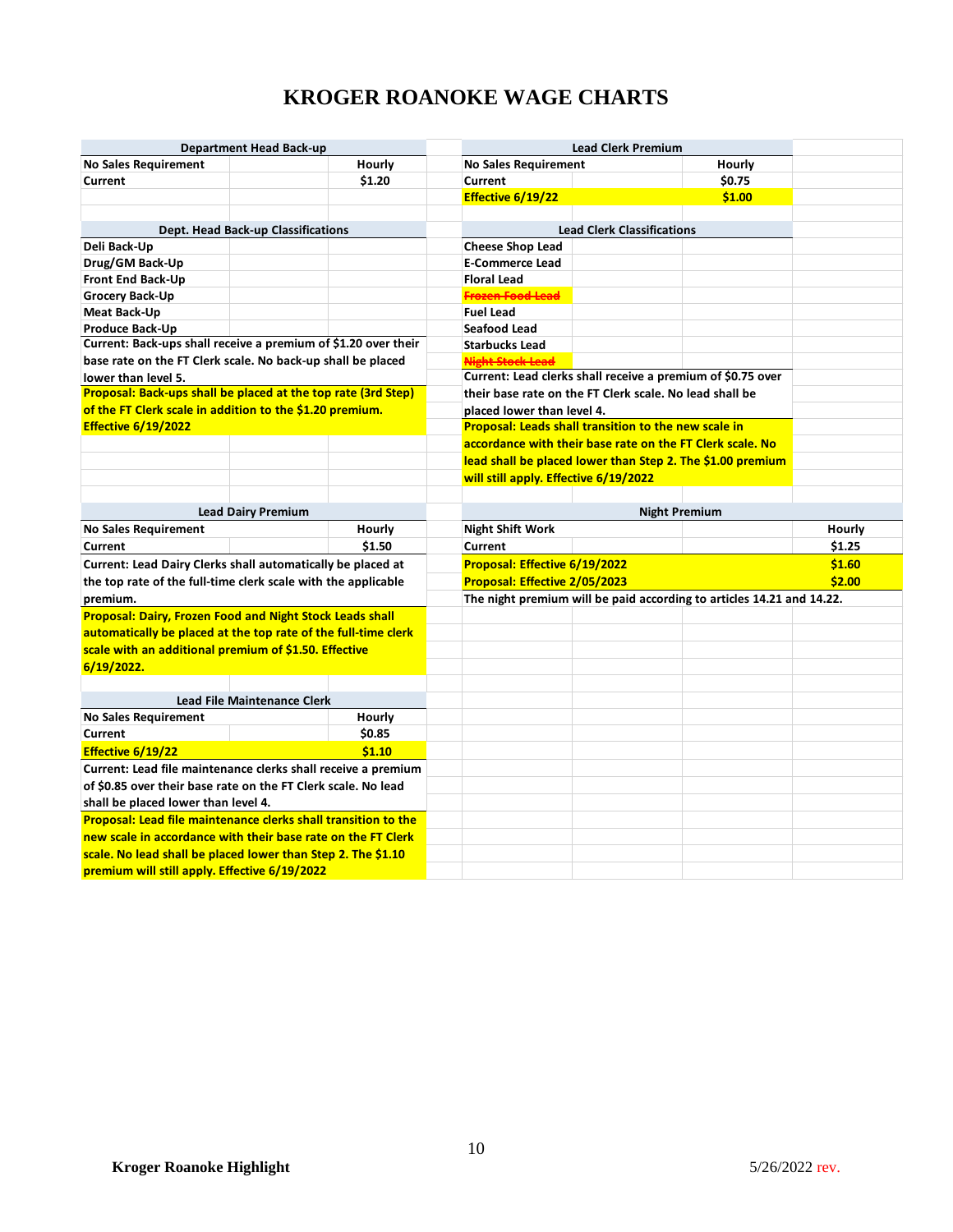|                                                                                                                                                                                                                                 |                                                                                      | Roanoke Local 400 CBA (6/7/2020 - 6/11/2022)                                                                                                                                                                                                                                                                                                                                         |          |  |
|---------------------------------------------------------------------------------------------------------------------------------------------------------------------------------------------------------------------------------|--------------------------------------------------------------------------------------|--------------------------------------------------------------------------------------------------------------------------------------------------------------------------------------------------------------------------------------------------------------------------------------------------------------------------------------------------------------------------------------|----------|--|
|                                                                                                                                                                                                                                 |                                                                                      |                                                                                                                                                                                                                                                                                                                                                                                      |          |  |
| Head Meat Cutter (Hired Prior to 6/7/2020)                                                                                                                                                                                      |                                                                                      |                                                                                                                                                                                                                                                                                                                                                                                      |          |  |
|                                                                                                                                                                                                                                 | 6/7/2020                                                                             | 6/6/2021                                                                                                                                                                                                                                                                                                                                                                             | 1/1/2022 |  |
| Payrate                                                                                                                                                                                                                         | \$19.60                                                                              | \$19.95                                                                                                                                                                                                                                                                                                                                                                              | \$19.95  |  |
|                                                                                                                                                                                                                                 |                                                                                      |                                                                                                                                                                                                                                                                                                                                                                                      |          |  |
|                                                                                                                                                                                                                                 | Department Head Clerk (Grocery, Produce, Front-End, Deli, Drug/GM, Head Meat Cutter) |                                                                                                                                                                                                                                                                                                                                                                                      |          |  |
|                                                                                                                                                                                                                                 | 6/7/2020                                                                             | 6/6/2021                                                                                                                                                                                                                                                                                                                                                                             | 1/1/2022 |  |
|                                                                                                                                                                                                                                 | \$18.70                                                                              | \$19.05                                                                                                                                                                                                                                                                                                                                                                              | \$19.05  |  |
| Payrate                                                                                                                                                                                                                         |                                                                                      |                                                                                                                                                                                                                                                                                                                                                                                      |          |  |
|                                                                                                                                                                                                                                 |                                                                                      |                                                                                                                                                                                                                                                                                                                                                                                      |          |  |
| Journeyman (Red Circled)                                                                                                                                                                                                        |                                                                                      |                                                                                                                                                                                                                                                                                                                                                                                      |          |  |
|                                                                                                                                                                                                                                 | 6/7/2020                                                                             | 6/6/2021                                                                                                                                                                                                                                                                                                                                                                             | 1/1/2022 |  |
| Payrate @ \$17.59                                                                                                                                                                                                               | \$750LS                                                                              | \$650LS                                                                                                                                                                                                                                                                                                                                                                              | N/A      |  |
| <b>Head Dairy Clerk (Red Circled)</b>                                                                                                                                                                                           |                                                                                      |                                                                                                                                                                                                                                                                                                                                                                                      |          |  |
|                                                                                                                                                                                                                                 | 6/7/2020                                                                             | 6/6/2021                                                                                                                                                                                                                                                                                                                                                                             | 1/1/2022 |  |
| Payrate @ \$17.44                                                                                                                                                                                                               | \$750LS                                                                              | \$650LS                                                                                                                                                                                                                                                                                                                                                                              | N/A      |  |
|                                                                                                                                                                                                                                 |                                                                                      |                                                                                                                                                                                                                                                                                                                                                                                      |          |  |
| <b>Red Circled Clerks</b>                                                                                                                                                                                                       |                                                                                      |                                                                                                                                                                                                                                                                                                                                                                                      |          |  |
|                                                                                                                                                                                                                                 | 6/7/2020                                                                             | 6/6/2021                                                                                                                                                                                                                                                                                                                                                                             | 1/1/2022 |  |
| Payrate @ \$16.46                                                                                                                                                                                                               | \$750LS                                                                              | \$650LS                                                                                                                                                                                                                                                                                                                                                                              | N/A      |  |
|                                                                                                                                                                                                                                 |                                                                                      |                                                                                                                                                                                                                                                                                                                                                                                      |          |  |
|                                                                                                                                                                                                                                 | Meat Cutters, Meat Back-ups, Seafood Leads w/meat cutting certification              |                                                                                                                                                                                                                                                                                                                                                                                      |          |  |
| Progression                                                                                                                                                                                                                     | 6/7/2020                                                                             | 6/6/2021                                                                                                                                                                                                                                                                                                                                                                             | 1/1/2022 |  |
| Level 6                                                                                                                                                                                                                         | \$14.00                                                                              | \$14.50                                                                                                                                                                                                                                                                                                                                                                              | \$14.50  |  |
| <b>Meat Cutter Top Rate</b>                                                                                                                                                                                                     | \$16.85                                                                              | \$17.20                                                                                                                                                                                                                                                                                                                                                                              | \$17.20  |  |
| Wage Rules: Effective 6/7/2020                                                                                                                                                                                                  |                                                                                      |                                                                                                                                                                                                                                                                                                                                                                                      |          |  |
|                                                                                                                                                                                                                                 | *All employees under \$9.50 will move to \$14.00 (Level 6)                           |                                                                                                                                                                                                                                                                                                                                                                                      |          |  |
| $\star$ and the contract of the contract of the contract of the contract of the contract of the contract of the contract of the contract of the contract of the contract of the contract of the contract of the contract of the |                                                                                      | $\overline{a}$ $\overline{b}$ $\overline{a}$ $\overline{b}$ $\overline{a}$ $\overline{b}$ $\overline{a}$ $\overline{b}$ $\overline{a}$ $\overline{b}$ $\overline{a}$ $\overline{b}$ $\overline{c}$ $\overline{c}$ $\overline{c}$ $\overline{c}$ $\overline{c}$ $\overline{c}$ $\overline{c}$ $\overline{c}$ $\overline{c}$ $\overline{c}$ $\overline{c}$ $\overline{c}$ $\overline{$ |          |  |

**\*All employees at \$9.50 and above will move to \$16.85 (Meat Cutter Top Rate)** 

**\*Once an employee transitions to level 6 or the top rate, they shall be eligible for all applicable increases scheduled for that level for the remainder of the CBA.**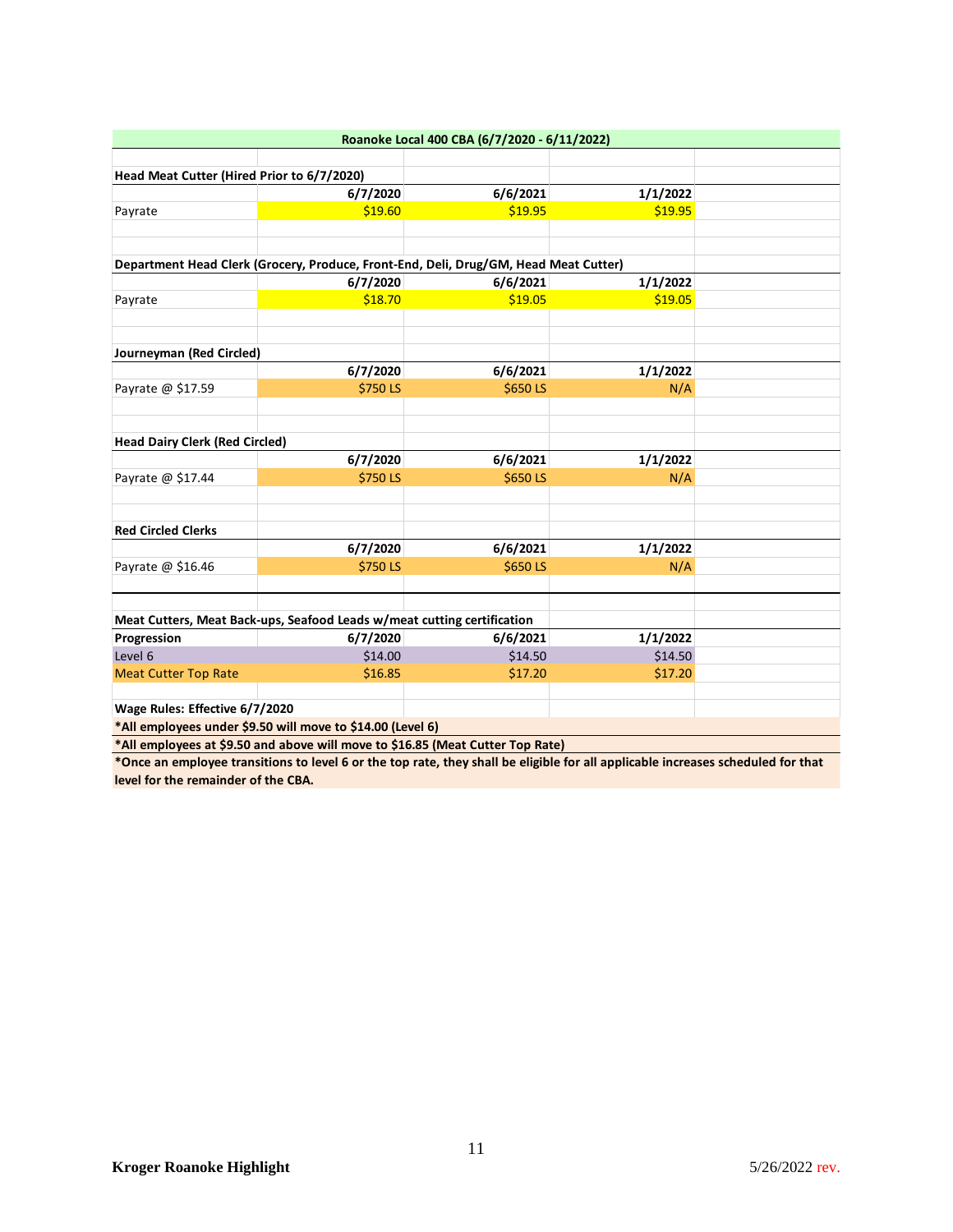|                                       |                                                                                                                                                                                                                                                                | <b>New CBA</b>                        |          |                                                                         |           |          |          |
|---------------------------------------|----------------------------------------------------------------------------------------------------------------------------------------------------------------------------------------------------------------------------------------------------------------|---------------------------------------|----------|-------------------------------------------------------------------------|-----------|----------|----------|
|                                       |                                                                                                                                                                                                                                                                | <b>Head Meat Cutter</b>               |          |                                                                         |           |          |          |
| Progression                           | 1/1/2022                                                                                                                                                                                                                                                       | 6/19/2022                             | 6/4/2023 | 6/2/2024                                                                |           |          |          |
| Payrate                               | \$19.95                                                                                                                                                                                                                                                        | \$20.45                               | \$20.95  | \$21.45                                                                 |           |          |          |
|                                       |                                                                                                                                                                                                                                                                |                                       |          |                                                                         |           |          |          |
|                                       | Dept. Head Clerk (Grocery, Produce, Front-End, Deli, Drug/GM, Head Meat Cutter)                                                                                                                                                                                |                                       |          |                                                                         |           |          |          |
| Progression                           | 1/1/2022                                                                                                                                                                                                                                                       | 6/19/2022                             | 6/4/2023 | 6/2/2024                                                                |           |          |          |
| Payrate                               | \$19.05                                                                                                                                                                                                                                                        | \$19.55                               | \$20.05  | \$20.55                                                                 |           |          |          |
|                                       |                                                                                                                                                                                                                                                                | <b>Journeyman (Red Circled)</b>       |          |                                                                         |           |          |          |
| Progression                           | 1/1/2022                                                                                                                                                                                                                                                       | 6/19/2022                             | 6/4/2023 | 6/2/2024                                                                |           |          |          |
| Payrate                               | \$17.59                                                                                                                                                                                                                                                        | \$18.09                               | \$18.59  | \$19.09                                                                 |           |          |          |
|                                       |                                                                                                                                                                                                                                                                | <b>Head Dairy Clerk (Red Circled)</b> |          |                                                                         |           |          |          |
| Progression                           | 1/1/2022                                                                                                                                                                                                                                                       | 6/19/2022                             | 6/4/2023 | 6/2/2024                                                                |           |          |          |
|                                       | \$17.44                                                                                                                                                                                                                                                        | \$17.94                               | \$18.44  | \$18.94                                                                 |           |          |          |
| Payrate                               |                                                                                                                                                                                                                                                                |                                       |          |                                                                         |           |          |          |
|                                       |                                                                                                                                                                                                                                                                | <b>Red Circled Clerks</b>             |          |                                                                         |           |          |          |
| Progression                           | 1/1/2022                                                                                                                                                                                                                                                       | 6/19/2022                             | 6/4/2023 | 6/2/2024                                                                |           |          |          |
| Payrate                               | \$16.46                                                                                                                                                                                                                                                        | \$16.96                               | \$17.46  | \$17.96                                                                 |           |          |          |
|                                       |                                                                                                                                                                                                                                                                |                                       |          |                                                                         |           |          |          |
|                                       |                                                                                                                                                                                                                                                                |                                       |          | Meat Cutters, Meat Back-ups, Seafood Leads w/meat cutting certification |           |          |          |
| Progression                           | 1/1/2022                                                                                                                                                                                                                                                       |                                       |          | Progression                                                             | 6/19/2022 | 6/4/2023 | 6/2/2024 |
| Level 6                               | \$14.50                                                                                                                                                                                                                                                        |                                       |          | Step 1                                                                  | \$14.50   | \$14.50  | \$14.50  |
| Top Rate                              | \$17.20                                                                                                                                                                                                                                                        |                                       |          | Step 2                                                                  | \$16.10   | \$16.35  | \$16.60  |
|                                       |                                                                                                                                                                                                                                                                |                                       |          | Step 3                                                                  | \$17.70   | \$18.20  | \$18.70  |
|                                       |                                                                                                                                                                                                                                                                |                                       |          |                                                                         |           |          |          |
| Transition Rules: Effective 6/19/2022 |                                                                                                                                                                                                                                                                |                                       |          |                                                                         |           |          |          |
|                                       |                                                                                                                                                                                                                                                                |                                       |          |                                                                         |           |          |          |
|                                       | *Employees at Level 6 will move to Step 2 of the new scale at \$16.10                                                                                                                                                                                          |                                       |          |                                                                         |           |          |          |
|                                       | *Employees at the Top Rate will move to Step 3 of the new scale at \$17.70                                                                                                                                                                                     |                                       |          |                                                                         |           |          |          |
|                                       |                                                                                                                                                                                                                                                                |                                       |          |                                                                         |           |          |          |
|                                       | Progression Rules: Effective 6/19/2022                                                                                                                                                                                                                         |                                       |          |                                                                         |           |          |          |
|                                       | *Employees that move to the 1st step of the scale will be subject to a twelve (12) month waiting period, starting with the Sunday after ratification. New hires                                                                                                |                                       |          |                                                                         |           |          |          |
|                                       | will be placed on the 1st step of the scale and will be subject to a twelve (12) month waiting period, starting with their date of hire. Upon completion of the                                                                                                |                                       |          |                                                                         |           |          |          |
|                                       | twelve (12) month waiting period, employees will have the ability to progress to the 2nd step of the scale if they average 36+ weekly hours over the company's                                                                                                 |                                       |          |                                                                         |           |          |          |
|                                       | next standard 12 month measurement period.                                                                                                                                                                                                                     |                                       |          |                                                                         |           |          |          |
|                                       | *Employees that move to the 2nd step of the scale will be subject to a twelve (12) month waiting period, starting with the Sunday after ratification. Upon                                                                                                     |                                       |          |                                                                         |           |          |          |
|                                       | completion of the twelve (12) month waiting period, employees will have the ability to progress to the 3rd step of the scale if they average 38+ weekly hours                                                                                                  |                                       |          |                                                                         |           |          |          |
|                                       | over the company's standard 12 month measurement period.                                                                                                                                                                                                       |                                       |          |                                                                         |           |          |          |
|                                       | *Employees at the 3rd step (top rate) who fail to average 38+ weekly hours over the company's standard 12 month measurement period will fall back to 2nd                                                                                                       |                                       |          |                                                                         |           |          |          |
|                                       | step in the pay scale, but have the ability to requalify for the top rate if they average 38+ hours in a subsequent year.                                                                                                                                      |                                       |          |                                                                         |           |          |          |
|                                       | *Employees who qualify for the 2nd step of pay will not fall below that step due to a decrease in hours.<br>*The Company's standard measurement period (generally the first week of October through last week of September) will be used to determine movement |                                       |          |                                                                         |           |          |          |

**\*Associates will first become eligible to move between steps on 1/1/2024, based on the standard measurement period that spans from 10/2022 - 9/2023.**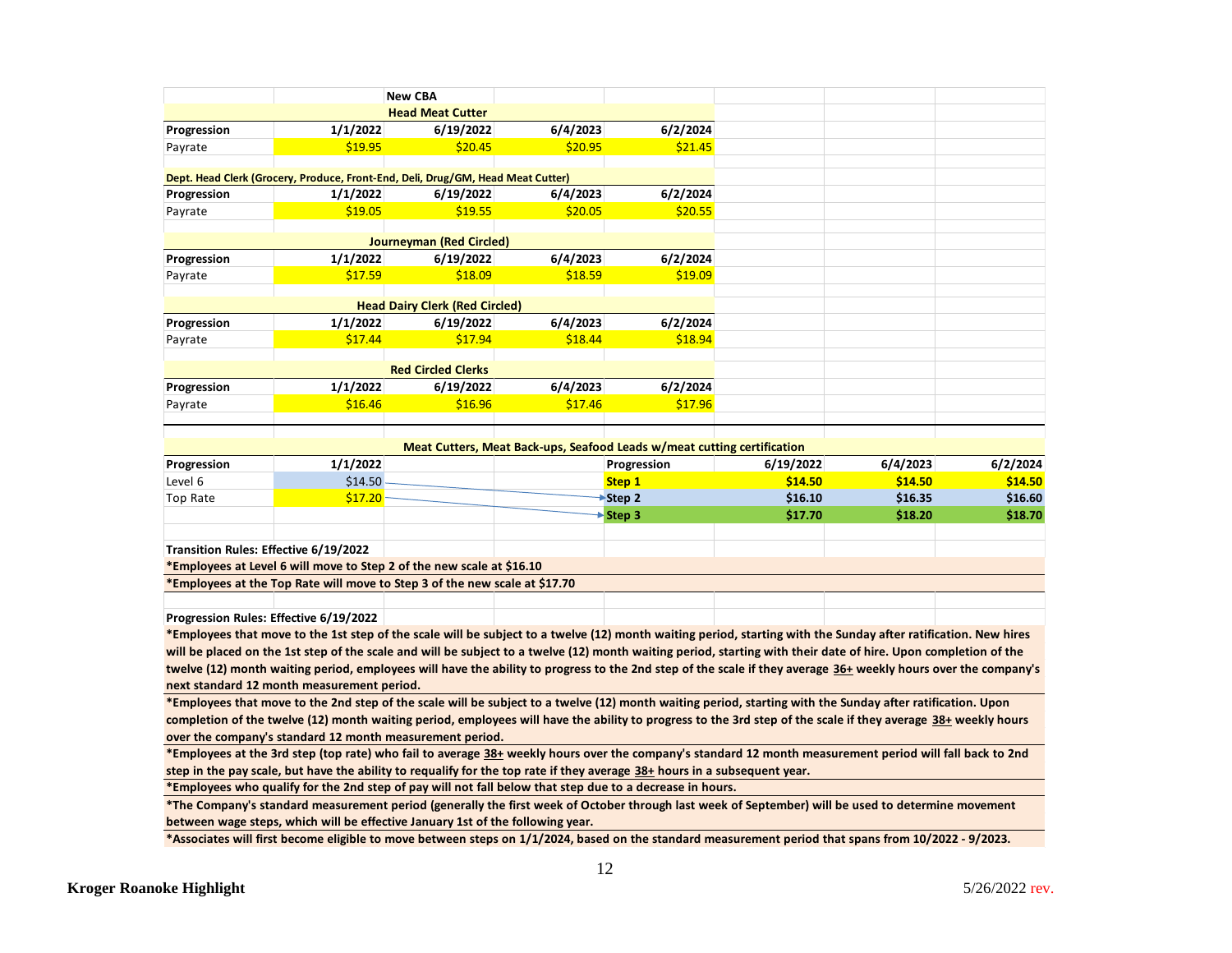| <b>Full Time Clerks</b>        |                                                                           |          |          |  |
|--------------------------------|---------------------------------------------------------------------------|----------|----------|--|
| Progression                    | 6/7/2020                                                                  | 6/6/2021 | 1/1/2022 |  |
| Level 1                        | \$10.00                                                                   | \$10.25  | \$11.25  |  |
| Level 2                        | \$11.00                                                                   | \$11.25  | \$11.50  |  |
| Level 3                        | \$11.50                                                                   | \$12.00  | \$12.00  |  |
| Level 4                        | \$12.50                                                                   | \$13.00  | \$13.00  |  |
| Level 5                        | \$13.00                                                                   | \$13.50  | \$13.50  |  |
| Level 6                        | \$14.00                                                                   | \$14.50  | \$14.50  |  |
| Level 7                        | \$15.20                                                                   | \$15.55  | \$15.55  |  |
|                                |                                                                           |          |          |  |
| Wage Rules: Effective 6/7/2020 |                                                                           |          |          |  |
|                                | *All employees under \$9.75 will move to \$10.00 (Level 1)                |          |          |  |
|                                | *All employees between \$9.75 and \$10.50 will move to \$11.00 (Level 2)  |          |          |  |
|                                | *All employees between \$10.75 and \$11.00 will move to \$11.50 (Level 3) |          |          |  |
|                                | *All employees between \$11.25 and \$12.00 will move to \$12.50 (Level 4) |          |          |  |
|                                | *All employees between \$12.25 and \$12.50 will move to \$13.00 (Level 5) |          |          |  |
|                                | *All employees between \$12.75 and \$13.50 will move to \$14.00 (Level 6) |          |          |  |
|                                |                                                                           |          |          |  |

**\*All employees at \$13.75 and above will move to \$15.20 (Level 7)**

**\*Once an employee transitions to one of the seven levels on the new pay scale, they shall be eligible for all applicable increases scheduled for that level for the remainder of the CBA. Associates will not progress to another level unless promoted to full time, a lead or a back-up. All new hires will be placed at level 1.** 

### **On 6/6/2021:**

**All FT associates on level 1 would move to level 2**

**All FT associates on level 2 would move to level 3**

**Any part time associate at level 1 who gets promoted to FT would move to level 2**

**So on this date, the floor for FT associates would move to level 2, and level 1 would only have PT associates in it.**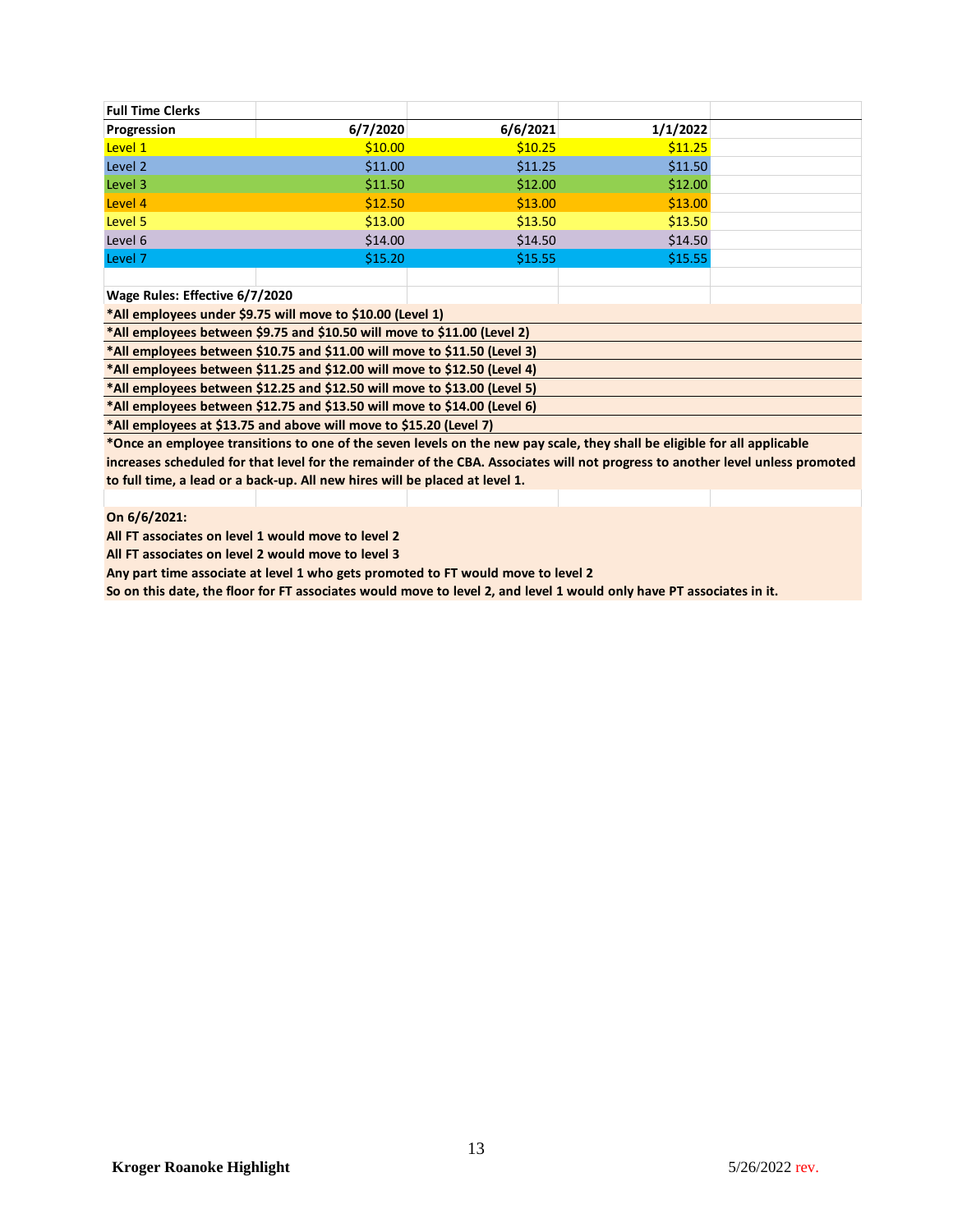|                                       |                                                                                                                           |  | <b>New CBA</b>          |                                                                                                                                                                 |          |          |
|---------------------------------------|---------------------------------------------------------------------------------------------------------------------------|--|-------------------------|-----------------------------------------------------------------------------------------------------------------------------------------------------------------|----------|----------|
|                                       |                                                                                                                           |  | <b>Full Time Clerks</b> |                                                                                                                                                                 |          |          |
| Progression                           | 1/1/2022                                                                                                                  |  | Progression             | 6/19/2022                                                                                                                                                       | 6/4/2023 | 6/2/2024 |
| Level 1                               | \$11.25                                                                                                                   |  | Step 1                  | \$13.50                                                                                                                                                         | \$13.90  | \$14.30  |
| Level 2                               | \$11.50                                                                                                                   |  | <del>&gt;</del> Step 2  | \$14.75                                                                                                                                                         | \$15.20  | \$15.65  |
| Level 3                               | \$12.00                                                                                                                   |  | <b>Step 3</b>           | \$16.05                                                                                                                                                         | \$16.55  | \$17.05  |
| Level 4                               | \$13.00                                                                                                                   |  |                         |                                                                                                                                                                 |          |          |
| Level 5                               | \$13.50\$                                                                                                                 |  |                         |                                                                                                                                                                 |          |          |
| Level 6                               | \$14.50                                                                                                                   |  |                         |                                                                                                                                                                 |          |          |
| Level 7                               | \$15.55                                                                                                                   |  |                         |                                                                                                                                                                 |          |          |
|                                       |                                                                                                                           |  |                         |                                                                                                                                                                 |          |          |
| Transition Rules: Effective 6/19/2022 |                                                                                                                           |  |                         |                                                                                                                                                                 |          |          |
|                                       | *Employees at Levels 1 - 4 will move to \$13.50                                                                           |  |                         |                                                                                                                                                                 |          |          |
|                                       | *Employees at Level 5 will move to \$14.75                                                                                |  |                         |                                                                                                                                                                 |          |          |
|                                       | *Employees at Level 6 & Level 7 will move to \$16.05                                                                      |  |                         |                                                                                                                                                                 |          |          |
|                                       |                                                                                                                           |  |                         |                                                                                                                                                                 |          |          |
|                                       |                                                                                                                           |  |                         |                                                                                                                                                                 |          |          |
|                                       | Progression Rules: Effective 6/19/2022                                                                                    |  |                         |                                                                                                                                                                 |          |          |
|                                       |                                                                                                                           |  |                         | *Employees that move to the 1st step of the scale will be subject to a twelve (12) month waiting period, starting with the Sunday after ratification. New hires |          |          |
|                                       |                                                                                                                           |  |                         | will be placed on the 1st step of the scale and will be subject to a twelve (12) month waiting period, starting with their date of hire. Upon completion of the |          |          |
|                                       |                                                                                                                           |  |                         | twelve (12) month waiting period, employees will have the ability to progress to the 2nd step of the scale if they average 36+ weekly hours over the company's  |          |          |
|                                       | next standard 12 month measurement period.                                                                                |  |                         |                                                                                                                                                                 |          |          |
|                                       |                                                                                                                           |  |                         | *Employees that move to the 2nd step of the scale will be subject to a twelve (12) month waiting period, starting with the Sunday after ratification. Upon      |          |          |
|                                       |                                                                                                                           |  |                         | completion of the twelve (12) month waiting period, employees will have the ability to progress to the 3rd step of the scale if they average 38+ weekly hours   |          |          |
|                                       | over the company's standard 12 month measurement period.                                                                  |  |                         |                                                                                                                                                                 |          |          |
|                                       |                                                                                                                           |  |                         | *Employees at the 3rd step (top rate) who fail to average 38+ weekly hours over the company's standard 12 month measurement period will fall back to 2nd        |          |          |
|                                       | step in the pay scale, but have the ability to requalify for the top rate if they average 38+ hours in a subsequent year. |  |                         |                                                                                                                                                                 |          |          |
|                                       | *Employees who qualify for the 2nd step of pay will not fall below that step due to a decrease in hours.                  |  |                         |                                                                                                                                                                 |          |          |
|                                       |                                                                                                                           |  |                         | *The Company's standard measurement period (generally the first week of October through last week of September) will be used to determine movement              |          |          |
|                                       | between wage steps, which will be effective January 1st of the following year.                                            |  |                         |                                                                                                                                                                 |          |          |
|                                       |                                                                                                                           |  |                         | *Associates will first become eligible to move between steps on 1/1/2024, based on the standard measurement period that spans from 10/2022 - 9/2023.            |          |          |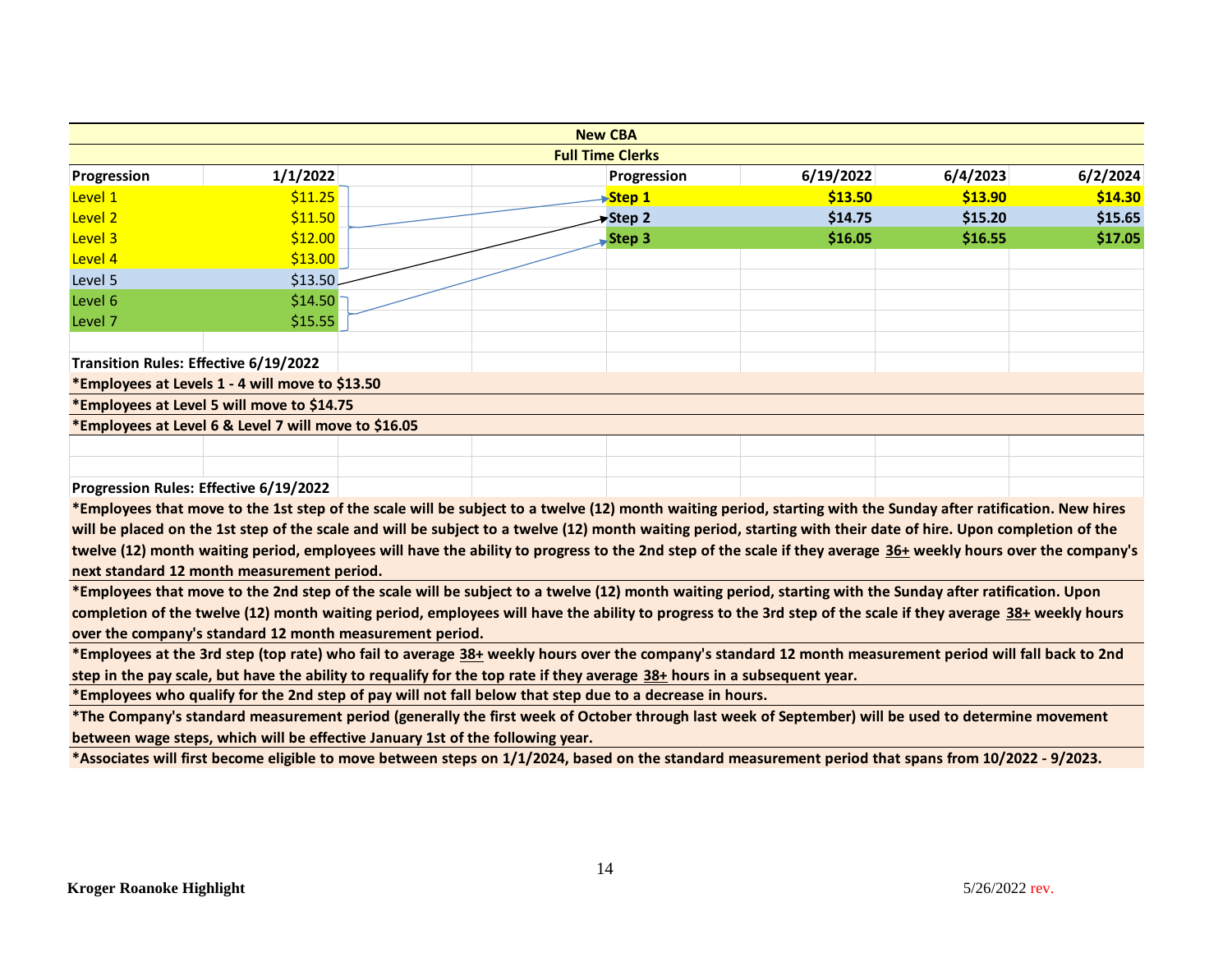| <b>Part Time Clerks</b>        |                                                                              |          |          |  |
|--------------------------------|------------------------------------------------------------------------------|----------|----------|--|
| Progression                    | 6/7/2020                                                                     | 6/6/2021 | 1/1/2022 |  |
| Level 1                        | \$10.00                                                                      | \$10.25  | \$11.25  |  |
| Part Time Top Rate             | \$11.05                                                                      | \$11.30  | \$11.55  |  |
|                                |                                                                              |          |          |  |
| Wage Rules: Effective 6/7/2020 |                                                                              |          |          |  |
|                                | *All employees under \$9.75 will move to \$10.00 (Level 1)                   |          |          |  |
|                                | *All employees at \$9.75 and above will move to \$11.05 (Part Time Top Rate) |          |          |  |

**\*Once an employee transitions to one of the two levels on the new pay scale, they shall be eligible for all applicable increases scheduled for that level for the remainder of the CBA. Associates will not progress to another level unless promoted to full time, a lead or a back-up. All new hires will be placed at level 1.** 

|                                       |          | <b>New CBA</b>          |           |          |          |
|---------------------------------------|----------|-------------------------|-----------|----------|----------|
|                                       |          | <b>Part Time Clerks</b> |           |          |          |
| Progression                           | 1/1/2022 | Progression             | 6/19/2022 | 6/4/2023 | 6/2/2024 |
| Level 1                               | \$11.25  | Step 1                  | \$13.50   | \$13.90  | \$14.30  |
| Level 2                               | \$11.55  | Step 2                  | \$14.75   | \$15.20  | \$15.65  |
|                                       |          | Step 3                  | \$16.05   | \$16.55  | \$17.05  |
| Transition Rules: Effective 6/19/2022 |          |                         |           |          |          |
| *All Employees will move to \$13.50   |          |                         |           |          |          |
|                                       |          |                         |           |          |          |

**Progression Rules: Effective 6/19/2022**

**\*Employees that move to the 1st step of the scale will be subject to a twelve (12) month waiting period, starting with the Sunday after ratification. New hires will be placed on the 1st step of the scale and will be subject to a twelve (12) month waiting period, starting with their date of hire. Upon completion of the**  twelve (12) month waiting period, employees will have the ability to progress to the 2nd step of the scale if they average 36+ weekly hours over the company's **next standard 12 month measurement period.** 

**\*Employees that move to the 2nd step of the scale will be subject to a twelve (12) month waiting period, starting with the Sunday after ratification. Upon completion of the twelve (12) month waiting period, employees will have the ability to progress to the 3rd step of the scale if they average 38+ weekly hours over the company's standard 12 month measurement period.** 

**\*Employees at the 3rd step (top rate) who fail to average 38+ weekly hours over the company's standard 12 month measurement period will fall back to 2nd step in the pay scale, but have the ability to requalify for the top rate if they average 38+ hours in a subsequent year.**

**\*Employees who qualify for the 2nd step of pay will not fall below that step due to a decrease in hours.**

**\*The Company's standard measurement period (generally the first week of October through last week of September) will be used to determine movement between wage steps, which will be effective January 1st of the following year.** 

**\*Associates will first become eligible to move between steps on 1/1/2024, based on the standard measurement period that spans from 10/2022 - 9/2023.**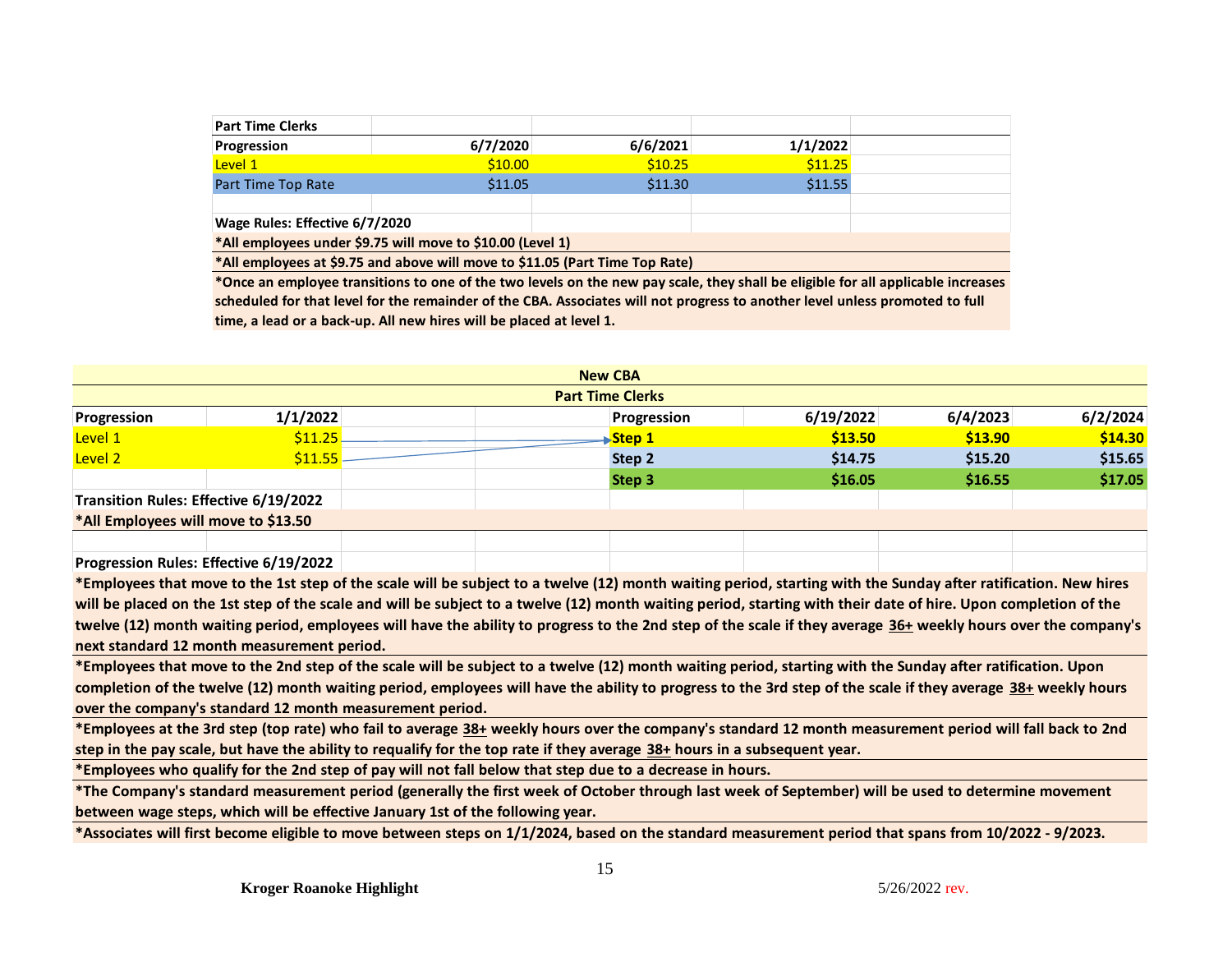| <b>Full Time Night Stock Clerk</b> |          |                   |          |  |
|------------------------------------|----------|-------------------|----------|--|
| Progression                        | 6/7/2020 | 6/6/2021          | 1/1/2022 |  |
| Level 1                            | \$10.00  | \$10.25           | \$11.25  |  |
| Level 2                            | \$11.00  | \$11.25           | \$11.50  |  |
| Level 3                            | \$11.50  | \$12.00           | \$12.00  |  |
| Level 4                            | \$12.50  | \$13.00           | \$13.00  |  |
| Level 5                            | \$13.00  | \$13.50           | \$13.50  |  |
| Level 6                            | \$14.00  | \$14.50           | \$14.50  |  |
| Level 7                            | \$15.20  | \$15.55           | \$15.55  |  |
| Lump Sum                           | \$750 LS | \$650 LS, \$15.55 | \$15.55  |  |
|                                    |          |                   |          |  |

**Wage Rules: Effective 6/7/2020**

**\*All employees under \$9.25 will move to \$10.00 (Level 1)**

**\*All employees between \$9.25 and \$9.75 will move to \$11.50 (Level 3)**

**\*All employees at \$10.25 and \$10.75 will move to \$12.50 (Level 4)**

**\*All employees at \$11.25 will move to \$13.00 (Level 5)**

**\*All employees between \$11.75 and \$13.25 will move to \$14.00 (Level 6)**

**\*All employees between \$13.75 and \$14.25 will move to \$15.20 (Level 7)**

**\*All employees at \$15.50 will receive lump sum payments of \$750 in year 1, \$650 in year 2, and also merge into the clerk scale in year 2.** 

**\*Once an employee transitions to one of the seven levels on the new pay scale, they shall be eligible for all applicable increases scheduled for that level for the remainder of the CBA. Associates will not progress to another level unless promoted to full time, a lead or a back-up. All new hires will be placed at level 1.** 

**On 6/6/2021:**

**All FT associates on level 1 would move to level 2**

**All FT associates on level 2 would move to level 3**

**Any part time associate at level 1 who gets promoted to FT would move to level 2**

**So on this date, the floor for FT associates would move to level 2, and level 1 would only have PT associates in it**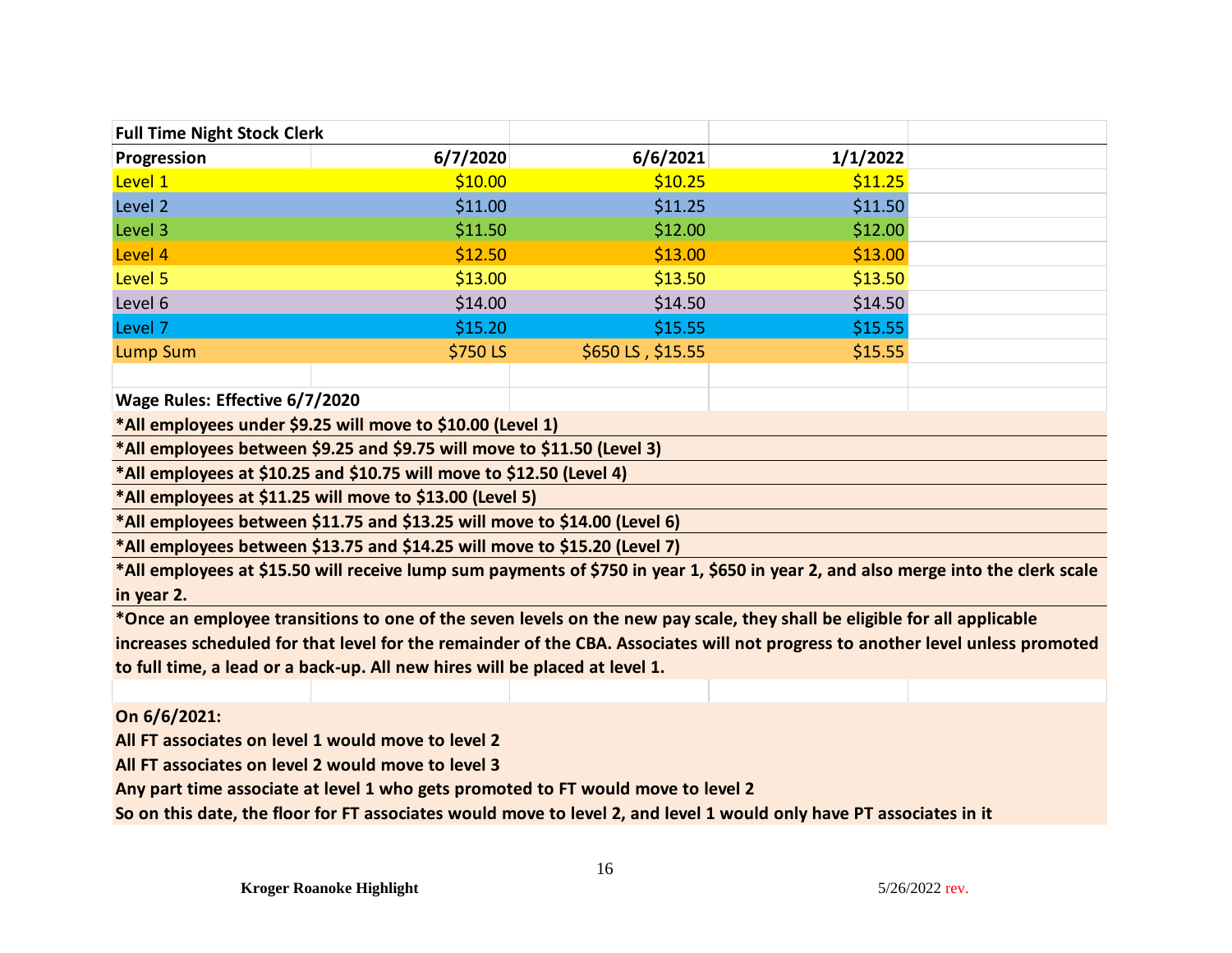|                                                                                                                                                               |                                                      |  | <b>New CBA</b>                                                                                                                                                  |             |           |          |          |  |
|---------------------------------------------------------------------------------------------------------------------------------------------------------------|------------------------------------------------------|--|-----------------------------------------------------------------------------------------------------------------------------------------------------------------|-------------|-----------|----------|----------|--|
| <b>Full Time Night Stock Clerk</b>                                                                                                                            |                                                      |  |                                                                                                                                                                 |             |           |          |          |  |
| Progression                                                                                                                                                   | 1/1/2022                                             |  |                                                                                                                                                                 | Progression | 6/19/2022 | 6/4/2023 | 6/2/2024 |  |
| Level 1                                                                                                                                                       | \$11.25                                              |  |                                                                                                                                                                 | Step 1      | \$13.50   | \$13.90  | \$14.30  |  |
| Level 2                                                                                                                                                       | \$11.50                                              |  |                                                                                                                                                                 | Step 2      | \$14.75   | \$15.20  | \$15.65  |  |
| Level 3                                                                                                                                                       | \$12.00                                              |  |                                                                                                                                                                 | Step 3      | \$16.05   | \$16.55  | \$17.05  |  |
| Level 4                                                                                                                                                       | \$13.00                                              |  |                                                                                                                                                                 |             |           |          |          |  |
| Level 5                                                                                                                                                       | \$13.50                                              |  |                                                                                                                                                                 |             |           |          |          |  |
| Level 6                                                                                                                                                       | \$14.50                                              |  |                                                                                                                                                                 |             |           |          |          |  |
| Level 7                                                                                                                                                       | \$15.55                                              |  |                                                                                                                                                                 |             |           |          |          |  |
|                                                                                                                                                               |                                                      |  |                                                                                                                                                                 |             |           |          |          |  |
| Transition Rules: Effective 6/19/2022                                                                                                                         |                                                      |  |                                                                                                                                                                 |             |           |          |          |  |
|                                                                                                                                                               | *Employees at Levels 1 - 4 will move to \$13.50      |  |                                                                                                                                                                 |             |           |          |          |  |
|                                                                                                                                                               | *Employees at Level 5 will move to \$14.75           |  |                                                                                                                                                                 |             |           |          |          |  |
|                                                                                                                                                               | *Employees at Level 6 & Level 7 will move to \$16.05 |  |                                                                                                                                                                 |             |           |          |          |  |
|                                                                                                                                                               |                                                      |  |                                                                                                                                                                 |             |           |          |          |  |
|                                                                                                                                                               | Progression Rules: Effective 6/19/2022               |  |                                                                                                                                                                 |             |           |          |          |  |
|                                                                                                                                                               |                                                      |  | *Employees that move to the 1st step of the scale will be subject to a twelve (12) month waiting period, starting with the Sunday after ratification. New hires |             |           |          |          |  |
|                                                                                                                                                               |                                                      |  | will be placed on the 1st step of the scale and will be subject to a twelve (12) month waiting period, starting with their date of hire. Upon completion of the |             |           |          |          |  |
|                                                                                                                                                               |                                                      |  | twelve (12) month waiting period, employees will have the ability to progress to the 2nd step of the scale if they average 36+ weekly hours over the company's  |             |           |          |          |  |
| next standard 12 month measurement period.                                                                                                                    |                                                      |  |                                                                                                                                                                 |             |           |          |          |  |
|                                                                                                                                                               |                                                      |  | *Employees that move to the 2nd step of the scale will be subject to a twelve (12) month waiting period, starting with the Sunday after ratification. Upon      |             |           |          |          |  |
| completion of the twelve (12) month waiting period, employees will have the ability to progress to the 3rd step of the scale if they average 38+ weekly hours |                                                      |  |                                                                                                                                                                 |             |           |          |          |  |
| over the company's standard 12 month measurement period.                                                                                                      |                                                      |  |                                                                                                                                                                 |             |           |          |          |  |
| *Employees at the 3rd step (top rate) who fail to average 38+ weekly hours over the company's standard 12 month measurement period will fall back to 2nd      |                                                      |  |                                                                                                                                                                 |             |           |          |          |  |
| step in the pay scale, but have the ability to requalify for the top rate if they average 38+ hours in a subsequent year.                                     |                                                      |  |                                                                                                                                                                 |             |           |          |          |  |
| *Employees who qualify for the 2nd step of pay will not fall below that step due to a decrease in hours.                                                      |                                                      |  |                                                                                                                                                                 |             |           |          |          |  |
| *The Company's standard measurement period (generally the first week of October through last week of September) will be used to determine movement            |                                                      |  |                                                                                                                                                                 |             |           |          |          |  |
| between wage steps, which will be effective January 1st of the following year.                                                                                |                                                      |  |                                                                                                                                                                 |             |           |          |          |  |
| *Associates will first become eligible to move between steps on 1/1/2024, based on the standard measurement period that spans from 10/2022 - 9/2023.          |                                                      |  |                                                                                                                                                                 |             |           |          |          |  |
|                                                                                                                                                               |                                                      |  |                                                                                                                                                                 |             |           |          |          |  |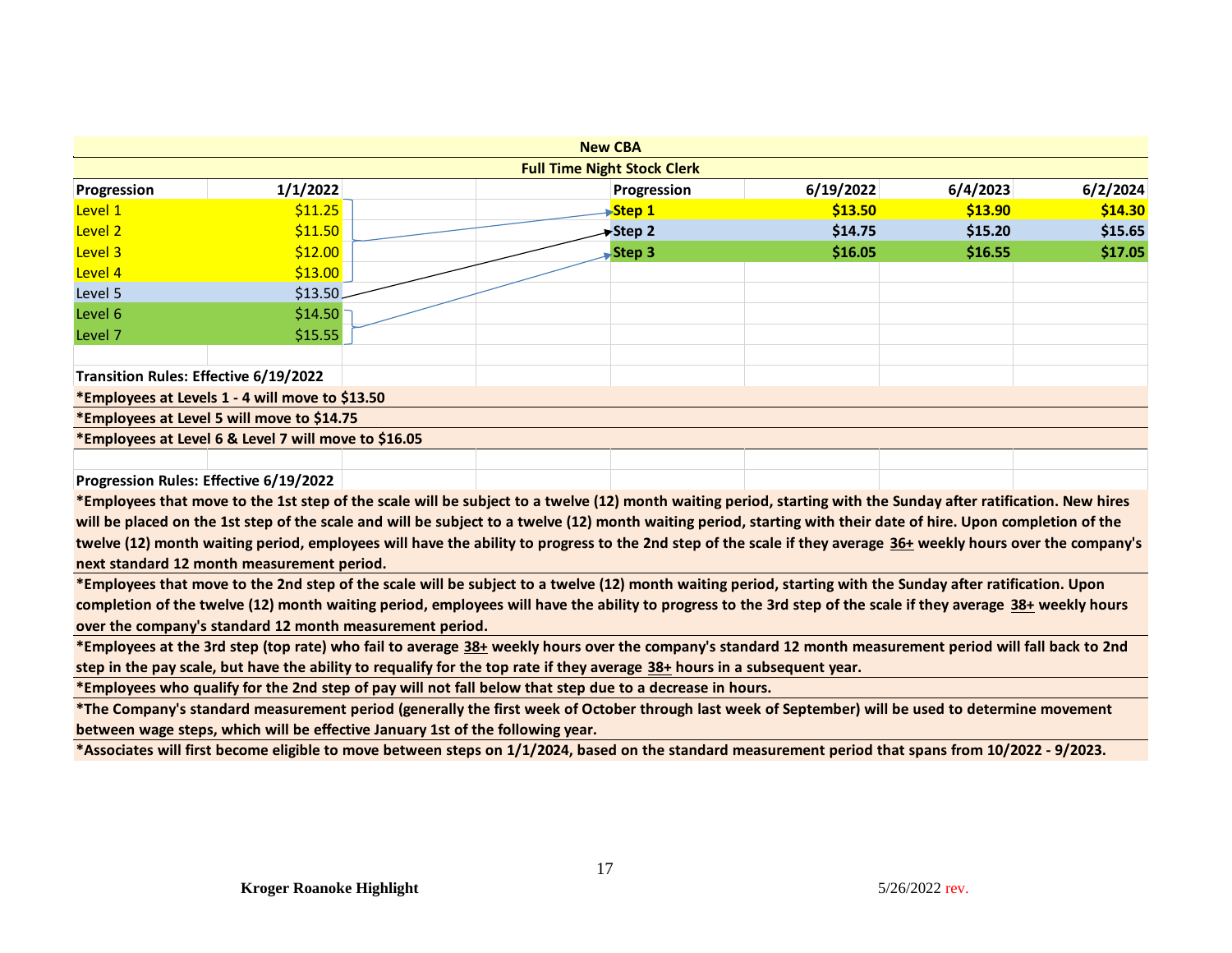| <b>Part Time Night Stock Clerk</b> |                                                                          |          |          |  |
|------------------------------------|--------------------------------------------------------------------------|----------|----------|--|
| Progression                        | 6/7/2020                                                                 | 6/6/2021 | 1/1/2022 |  |
| Level 1                            | \$10.00                                                                  | \$10.25  | \$11.25  |  |
| Level 2                            | \$11.00                                                                  | \$11.25  | \$11.50  |  |
| Level 3                            | \$11.50                                                                  | \$12.00  | \$12.00  |  |
| Level 4                            | \$12.50                                                                  | \$13.00  | \$13.00  |  |
|                                    |                                                                          |          |          |  |
| Wage Rules: Effective 6/7/2020     |                                                                          |          |          |  |
|                                    | *All employees under \$9.80 will move to \$10.00 (Level 1)               |          |          |  |
|                                    | *All employees between \$9.80 and \$10.60 will move to \$11.00 (Level 2) |          |          |  |
|                                    | *All employees at \$11.00 will move to \$11.50 (Level 3)                 |          |          |  |

**\*All employees at \$11.40 and above will move to \$12.50 (Level 4)**

**\*Once an employee transitions to one of the four levels on the new pay scale, they shall be eligible for all applicable** 

**increases scheduled for that level for the remainder of the CBA. Associates will not progress to another level unless promoted to full time, a lead or a back-up. All new hires will be placed at level 1.** 

| <b>New CBA</b>                        |          |  |  |             |           |          |          |  |
|---------------------------------------|----------|--|--|-------------|-----------|----------|----------|--|
| <b>Part Time Night Stock Clerk</b>    |          |  |  |             |           |          |          |  |
| Progression                           | 1/1/2022 |  |  | Progression | 6/19/2022 | 6/4/2023 | 6/2/2024 |  |
| Level 1                               | \$11.25  |  |  | Step 1      | \$13.50   | \$13.90  | \$14.30  |  |
| Level 2                               | \$11.50  |  |  | Step 2      | \$14.75   | \$15.20  | \$15.65  |  |
| Level 3                               | \$12.00  |  |  | Step 3      | \$16.05   | \$16.55  | \$17.05  |  |
| Level 4                               | \$13.00  |  |  |             |           |          |          |  |
| Transition Rules: Effective 6/19/2022 |          |  |  |             |           |          |          |  |
| *All Employees will move to \$13.50   |          |  |  |             |           |          |          |  |
|                                       |          |  |  |             |           |          |          |  |

**Progression Rules: Effective 6/19/2022**

**\*Employees that move to the 1st step of the scale will be subject to a twelve (12) month waiting period, starting with the Sunday after ratification. New hires**  will be placed on the 1st step of the scale and will be subject to a twelve (12) month waiting period, starting with their date of hire. Upon completion of the **twelve (12) month waiting period, employees will have the ability to progress to the 2nd step of the scale if they average 36+ weekly hours over the company's next standard 12 month measurement period.** 

**\*Employees that move to the 2nd step of the scale will be subject to a twelve (12) month waiting period, starting with the Sunday after ratification. Upon completion of the twelve (12) month waiting period, employees will have the ability to progress to the 3rd step of the scale if they average 38+ weekly hours over the company's standard 12 month measurement period.** 

**\*Employees at the 3rd step (top rate) who fail to average 38+ weekly hours over the company's standard 12 month measurement period will fall back to 2nd step in the pay scale, but have the ability to requalify for the top rate if they average 38+ hours in a subsequent year.**

**\*Employees who qualify for the 2nd step of pay will not fall below that step due to a decrease in hours.**

**\*The Company's standard measurement period (generally the first week of October through last week of September) will be used to determine movement between wage steps, which will be effective January 1st of the following year.** 

**\*Associates will first become eligible to move between steps on 1/1/2024, based on the standard measurement period that spans from 10/2022 - 9/2023.**